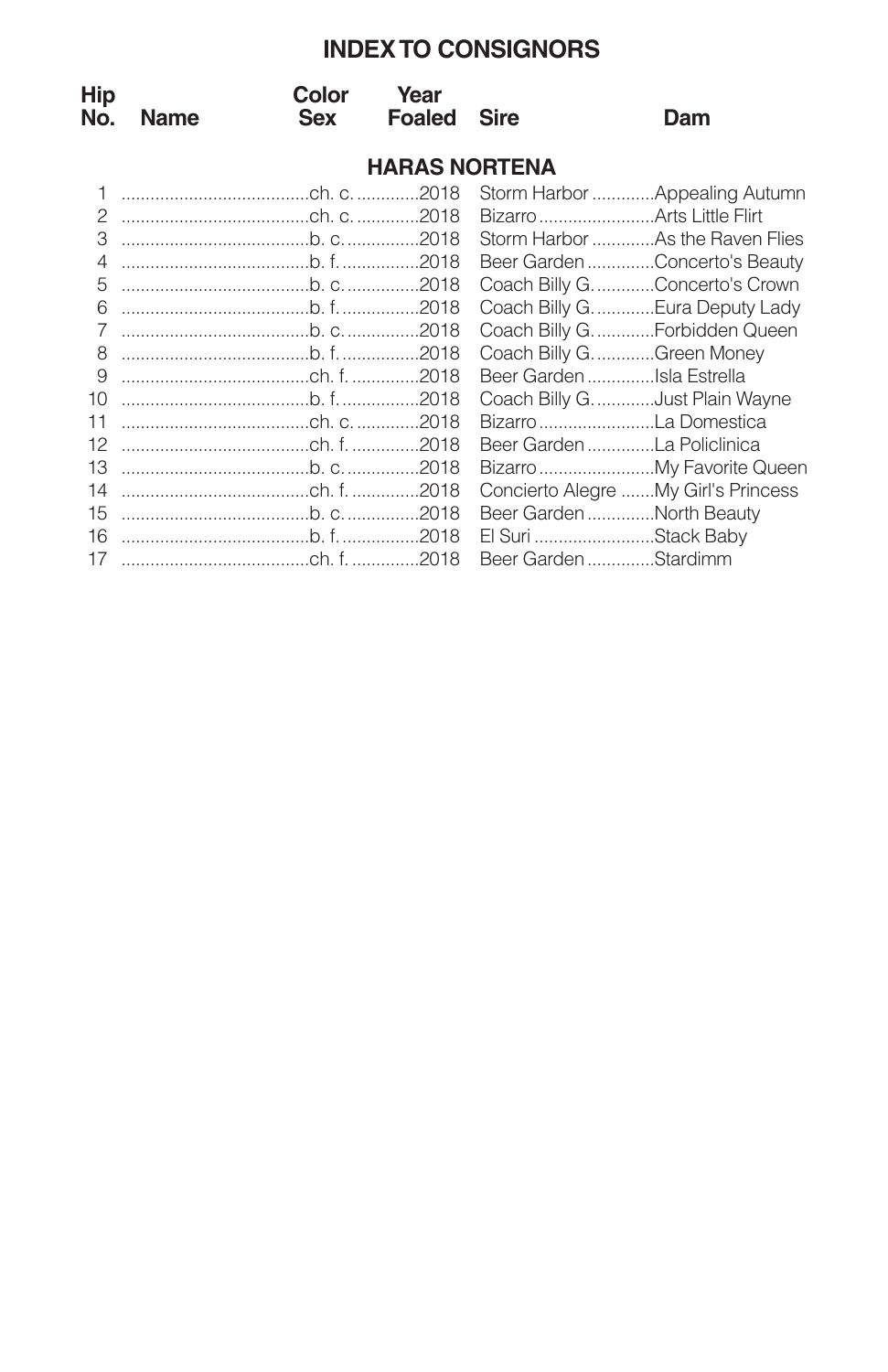# **INDEX TO SIRES**

| Coach Billy G. 5, 6, 7, 8, 10 |  |
|-------------------------------|--|
|                               |  |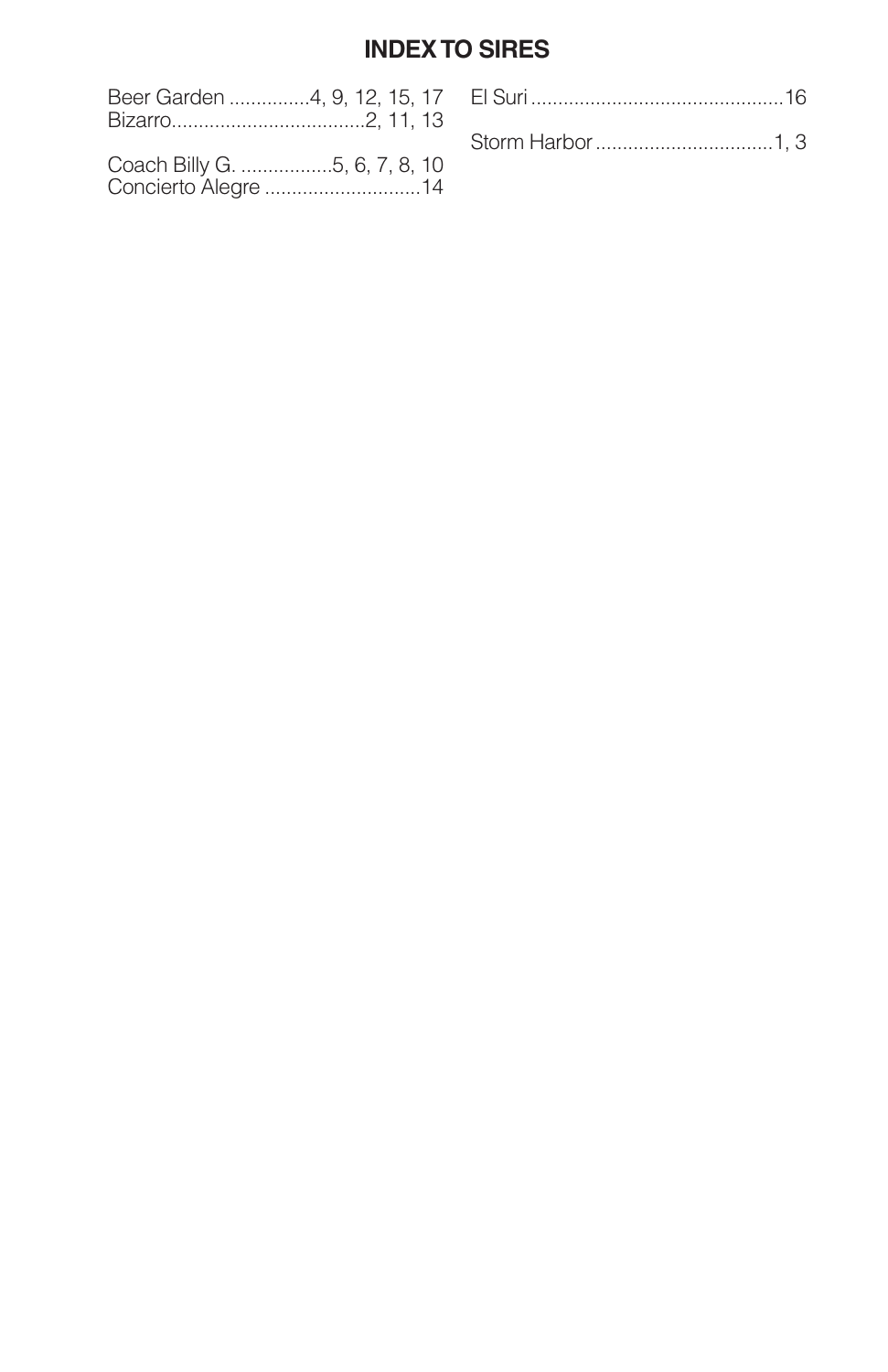# **INDEXTO DAMS**

| As the Raven Flies3                     |
|-----------------------------------------|
| Concerto's Beauty4<br>Concerto's Crown5 |
|                                         |
|                                         |
|                                         |
|                                         |
|                                         |

| Just Plain Wayne 10                         |  |
|---------------------------------------------|--|
|                                             |  |
| My Favorite Queen13<br>My Girl's Princess14 |  |
|                                             |  |
|                                             |  |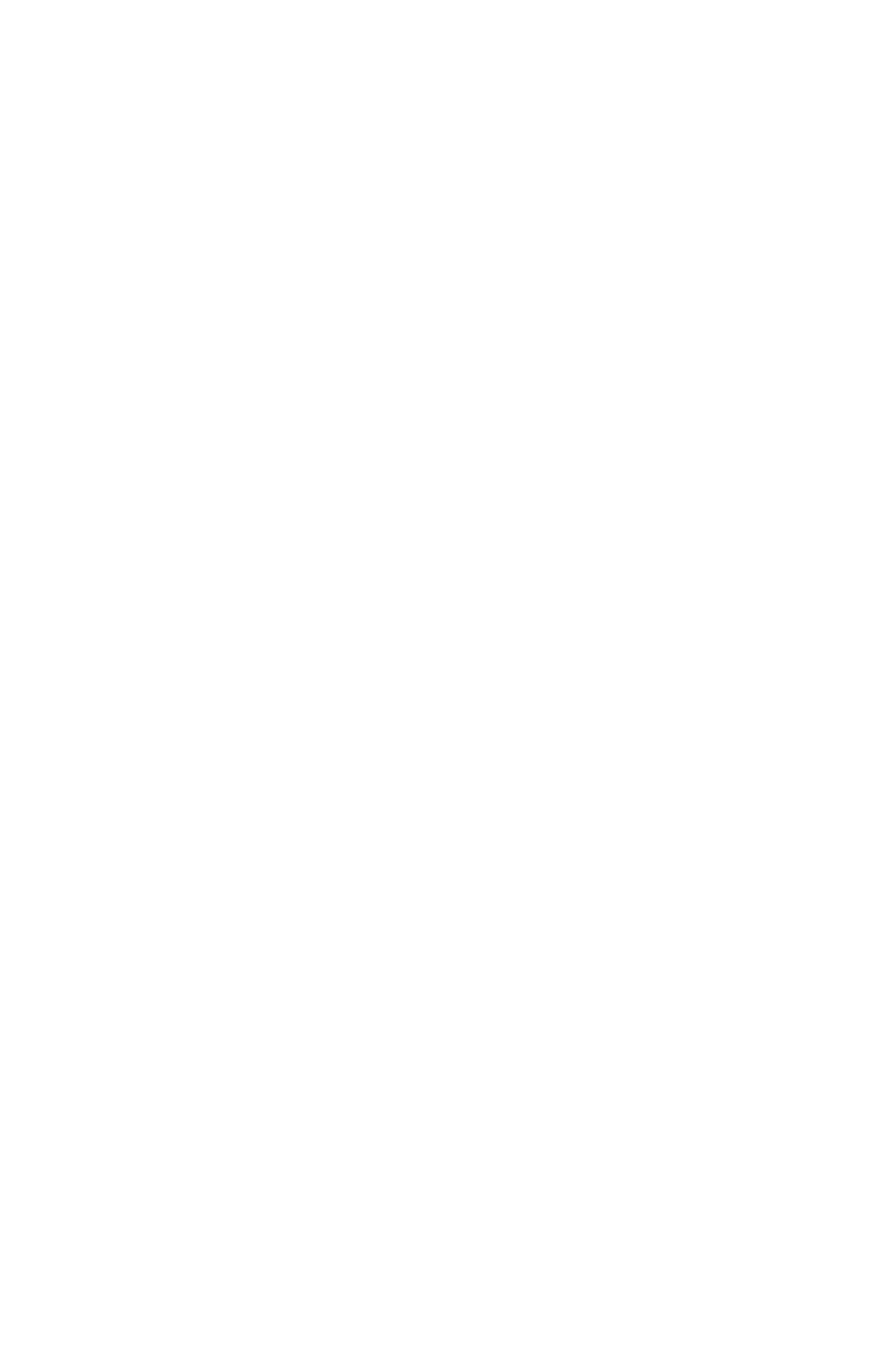# **Property of Haras Nortena**

# **CHESTNUT COLT Foaled March 31, 2018**





**By STORM HARBOR** (2005). Winner of 2 races, \$48,250. Sire of 5 crops of racing age, <sup>14</sup> foals, <sup>9</sup> starters, <sup>4</sup> winners of <sup>17</sup> races and earning \$127,- 414, Mery Joe (\$32,339), Sr. Diputado (\$32,170), Irma Maria (to 3, 2019, \$30,924), Moimentos (at 3, 2019, \$6,900). Son of European Horse of the year Giant's Causeway, leading sire 3 times, sire of 206 stakes winners, 8 champions, including Shamardal (6 wins, \$1,931,770), Take Charge Brandi (\$1,692,126), Giant's Steps (\$372,939), Kung Fu Mambo (ARG).

### **1st dam**

APPEALING AUTUMN, by Closing Argument. 2 wins at 3, \$14,918. Dam of 2 other foals, including--

Irma Maria (f. by Storm Harbor). 3 wins at 2 and 3, 2019, \$25,714.

### **2nd dam**

FLORENCIA, by Regal Classic. 9 wins, 3 to 6, \$107,549. Dam of-- Insider Scheme. Winner at 4, \$13,861.

Stormtoremember. 2 wins at 3, \$10,525.

### **3rd dam**

WALTZ TO REMEMBER, by Briartic. Unraced. Sister to **CANADIAN FIGHTER**, half-sister to **Rich Saul**, **Colourful Conn**. Dam of 7 other winners--

Twistingbythepool. 11 wins, 3 to 8, \$272,387.

Valoir. 6 wins, 2 to 8, \$111,432.

Twisting Sister. 4 wins at 2 and 3, \$88,092.

Dominican Waltz. Winner at 4 and 5, \$41,105.

Sunrise Best. 4 wins, 4 to 6, ¥2,669,000, in Japan. (Total: \$23,154).

Early Approval. 3 wins at 3 and 4, \$21,942, in Canada. (Total: \$19,023). Dam of 3 foals, 1 to race--

Sunny Weather. Winner at 3 and 5, \$70,869, in Canada. (Total: \$67,214). Skinnyandfast. Winner at 4, \$13,609.

### **4th dam**

QUEENS WALTZ, by \*Tudor Minstrel. 4 wins at 2 and 3, \$18,895. Half-sister to **CHIC MISS** (\$62,492, Nettie H., etc.) **Dashing Squaw** (\$59,620), **Sail Ahoy** (\$32,602, sire), **SailorTown** (2nd Elkridge Hurdle H.). Dam of-- **CANADIAN FIGHTER**. 8 wins, 2 to 6, \$226,898, New Providence S.-LR, Winnipeg Futurity, Fio Rito S., 2nd Colin S., Stampede Futurity Prep S., 3rd Birdcatcher S.-L, Swynford S.

**Rich Saul**. 18 wins, 2 to 8, \$142,221, 2nd Colin S., Clarendon S.-R.

**Colourful Conn**. 8 wins, 2 to 5, \$125,710, 2nd Jacques Cartier S.-R, Yearling Sales S.-R, 3rd Coronation Futurity-R.

Queens Reach. 9 wins, 3 to 7, \$77,860.

Happy Go Rullah. 4 wins, 3 to 5, \$32,626. Sire.

# **JCC 18009864 - Microchip 981020023657521**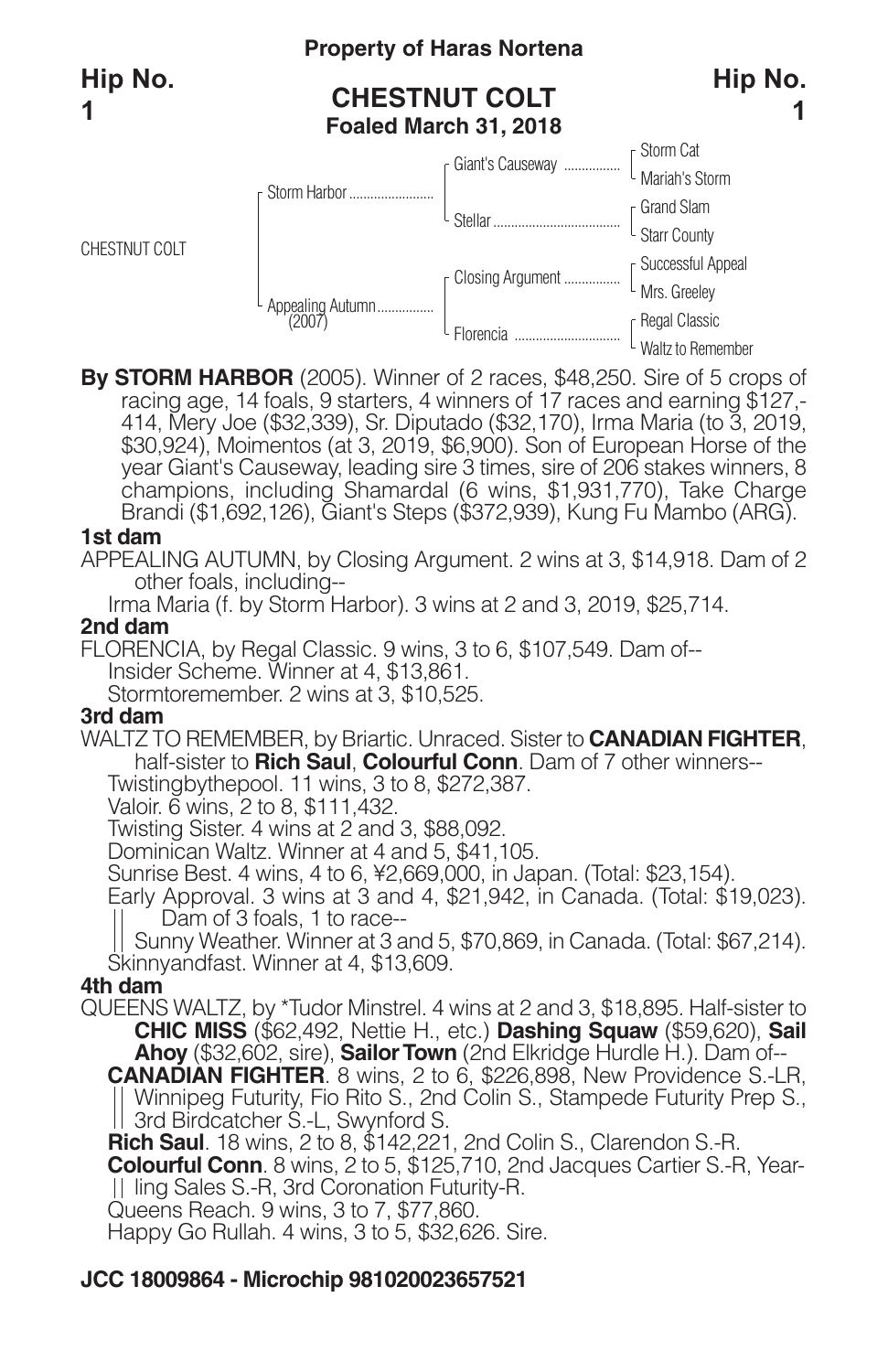CHESTNUT COLT

### **Property of Haras Nortena**

# **CHESTNUT COLT Foaled January 14, 2018**



Unbridled Trolley Song Unbridled's Song.................. Stormy Atlantic Wise Bride Quitea Bride ........................ Artax Treize Run Turn Drive Me to Drink Artrageous ............................ Sierra Little............................ Arts Little Flirt........................ (2011) Bizarro ....

**By BIZARRO** (2009). Winner of \$35,321. Sire of 4 crops of racing age, 14 foals, 9 starters, 4 winners of 10 races and earning \$85,378, Lady Girona (to 4, 2019, \$39,916), Que Locura (\$17,662), Bello Sonero (to 4, 2019,<br>\$13,320), Princesa Mora (\$5,144). Son of stakes winner Unbridled's Song,<br>leading sire, sire of 122 stakes winners, 5 champions, including Arrogate (7 wins, \$17,422,600, Pegasus World Cup Invitational S.**-G1**-ntr, etc.), Forever Unbridled (\$3,486,880), Will Take Charge (\$3,924,648).

#### **1st dam**

ARTS LITTLE FLIRT, by Artrageous. Placed at 3, \$5,591. This is her second foal. She has no foals to race.

### **2nd dam**

SIERRA LITTLE, by Run Turn. 2 wins at 3, \$26,470. Dam of 2 other foals, 1 to race.

### **3rd dam**

DRIVE ME TO DRINK, by Desert Wine. Placed at 3 and 4, \$8,497. Dam of 4 other winners-- Bailamos. 4 wins, 3 to 5, \$85,400. Stormy Sue. 6 wins, 2 to 5, \$32,519. Happy Hour. 3 wins at 3, \$27,127.

Principe. Winner at 3, \$12,874.

My Brother Nick. Placed at 3.

### **4th dam**

**I'M DRIVEN**, by Inverness Drive. 13 wins at 3 and 4, \$195,162, Jeanne d'Arc S.-L, Delicada S., Southland S., Chapel-Belle S., Lorelei S., 3rd Truly Bound S. twice, Seneca S. Dam of 4 winners-- Cosmic Road. 6 wins, 2 to 5, \$46,368. Bet Ten For Me. 3 wins at 4, \$6,273. Charging Strong. Winner at 3, \$6,039. Arest. Winner at 4.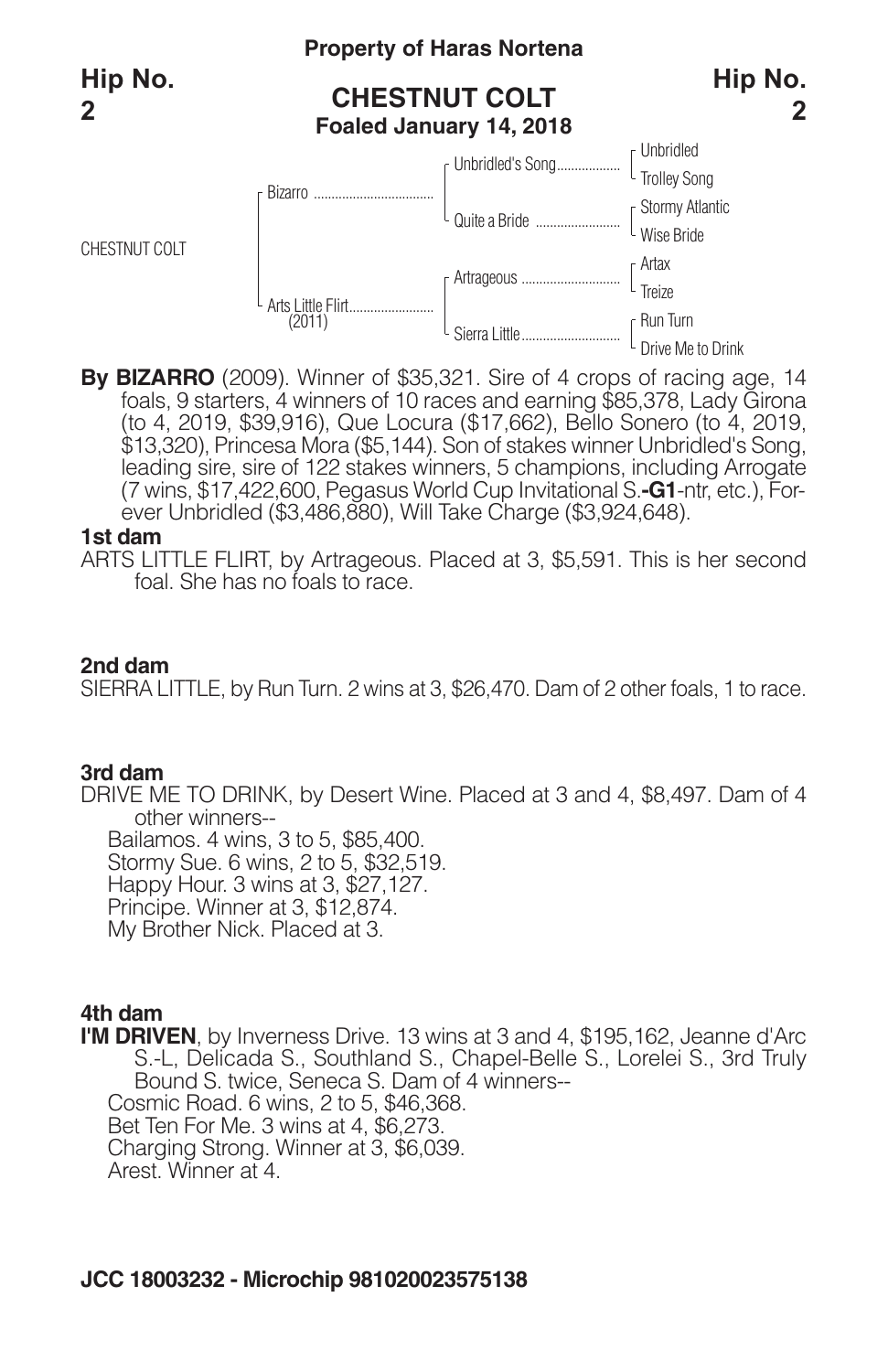BAY COLT

# **Property of Haras Nortena**

# **BAY COLT Foaled April 12, 2018**



**By STORM HARBOR** (2005). Winner of 2 races, \$48,250. Sire of 5 crops of racing age, 14 foals, 9 starters, 4 winners of 17 races and earning \$127,-<br>414, Mery Joe (\$32,339), Sr. Diputado (\$32,170), Irma Maria (to 3, 2019,<br>\$30,924), Moimentos (at 3, 2019, \$6,900). Son of European Horse of the year Giant's Causeway, leading sire 3 times, sire of 206 stakes winners, 8 champions, including Shamardal (6 wins, \$1,931,770), Take Charge Brandi (\$1,692,126), Giant's Steps (\$372,939), Kung Fu Mambo (ARG).

#### **1st dam**

AS THE RAVEN FLIES, by Songandaprayer. Winner at 2, \$12,721. Half-sister to **Special Kid**. Dam of 5 other foals, 4 to race, 1 winner--

Pitonisa (f. by Soaring By). 3 wins at 2 and 4, placed at 5, 2019, \$28,485. Remember Prince (g. by Bizarro). Placed at 2 and 3, 2019.

#### **2nd dam**

LITTLE TOM CAT, by Tomorrows Cat. Unraced. Half-sister to **GALLOPING GROCER**. Dam of 5 other foals, 3 winners, including--

**Special Kid** (g. by Lemon Drop Kid). 6 wins, 3 to 5, \$191,931, 3rd Border-If land Derby-L.

Solicitation. Winner at 2 and 5, \$75,238.

### **3rd dam**

- **Little Evie**, by Northrop. 3 wins at 3, \$78,453, 3rd Yaddo S.-LR, Mount Vernon S.-LR. Half-sister to **BYTHE BEST**. Dam of 7 winners, including--
	- **GALLOPING GROCER**. 4 wins at 2 and 4, \$330,768, Sleepy Hollow S.-LR, 2nd Remsen S.-**G2**, Gotham S.-**G3**, New York Stallion S.-LR, Smart Coupon S.-R, 3rd New York Stallion Times Square S.-LR.
	- Little General. 9 wins, 3 to 5, \$158,675.
	- Evie's Double. 3 wins at 3 and 4, \$94,850.
	- Lil Linzer. Winner at 3, \$76,135. Dam of 4 winners, including--
	- Gee Linz. 3 wins at 2 and 3, \$140,676, in N.A./U.S.; 4 wins in 6 starts at 4, \$31,130, in Canada. (Total: \$169,469). Producer.
	- My Jodi Lynn. Placed at 3, \$8,400. Dam of 10 foals, 7 winners, including-- **MY JOPIA**. 4 wins, 2 to 4, \$230,987, New York Stallion Series S.-LR.

J L Bernstein. 6 wins, 3 to 5, \$181,926.

### **4th dam**

HEROIC EVE, by Intrepid Hero. Winner at 2 and 5, \$42,165. Half-sister to **PRE-MIERE EXPRESS** (\$139,680, Searching S.-L, etc.), **STEEL PENNY BLACK** (\$47,750). Dam of 11 foals, 8 to race, 7 winners, including-- **BYTHE BEST**. 2 wins in 2 starts at 2 in Brazil, Premio Presidente Joao Car-II los Leite Penteado-L.

**Little Evie**. Stakes-placed winner, above.

# **JCC 18009157 - Microchip 981020023631575**

**Hip No.**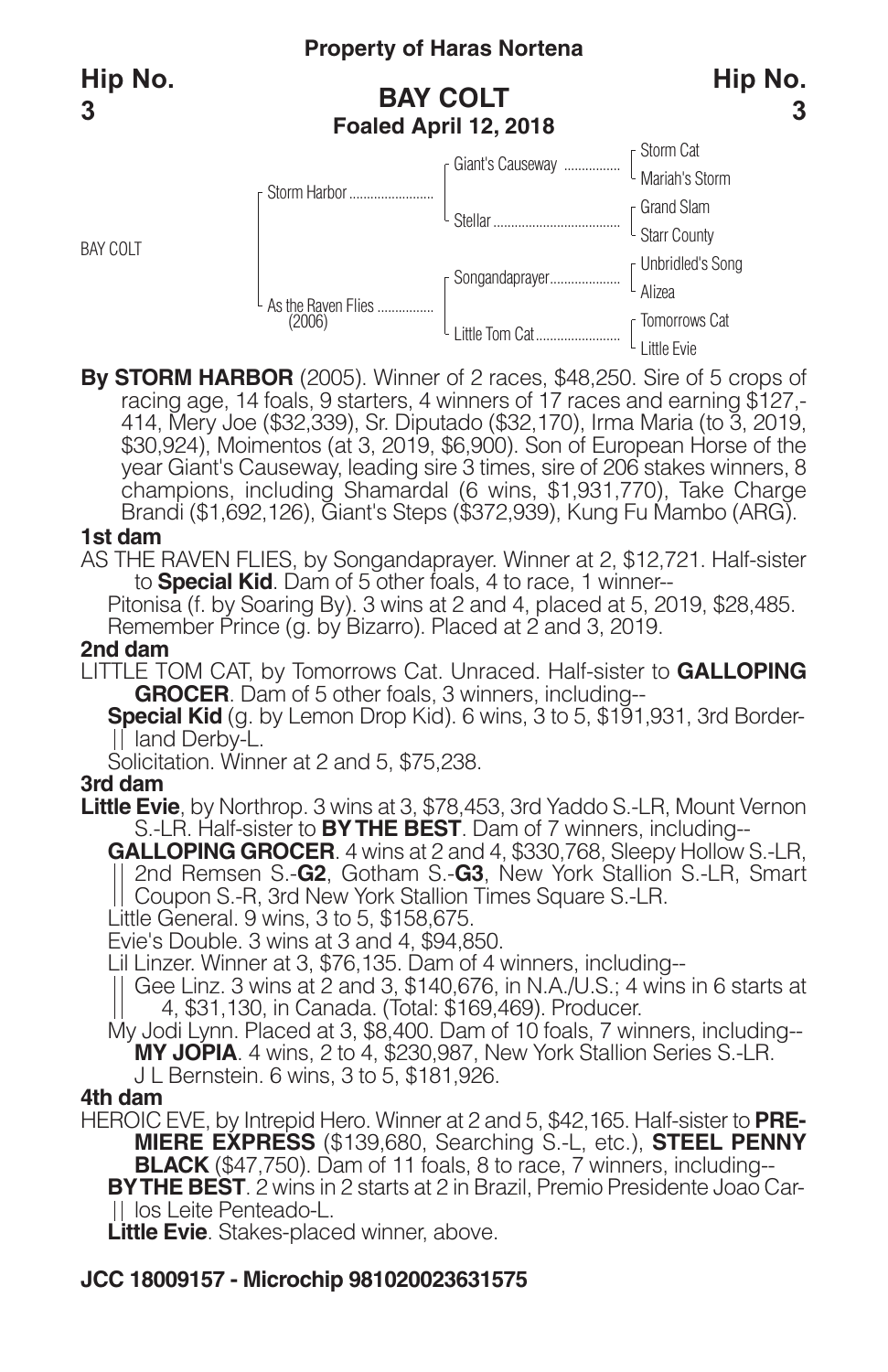BAY FILLY

# **Property of Haras Nortena**

# **BAY FILLY Foaled January 19, 2018**



**Hip No.**

**4**

**By BEER GARDEN** (2009). Winner of 5 races, 3 to 6, \$154,580. **His first foals** sire of 125 stakes winners, 7 champions, including Untapable (\$3,926,625, Breeders' Cup Distaff-**G1**, etc.), Stardom Bound (\$1,861,610, Breeders' Cup Distaff-**G1**, etc.), Stardom Bound (\$1,861,610, Breeders' Cup Juvenile F **G1**, etc.), Hansen (5 wins, \$1,810,805, Breeders' Cup Juvenile**-G1**, etc.), Chachkova (Marmara S.**-G2**, etc.), and of Frosted (6 wins, \$3,972,800).

### **1st dam**

CONCERTO'S BEAUTY, by Coach Billy G. 3 wins at 3, \$15,551. Half-sister to **Concierto Musical**. This is her first foal.

### **2nd dam**

**CONCERTO'S CROWN**, by Concerto. 5 wins, 2 to 4, \$247,535, champion imported older mare in Puerto Rico, Clasico Dia de la Mujer-**G1**, Clasico Roberto Clemente-**G1**, Clasico Prensa Hipica-**G1**, 2nd Clasico Wiso G.- **G1**, Clasico Ano Nuevo-**G1**, 3rd Clasico Jinetes-**G1**, Clasico Wiso G.-**G1**, Clasico Accion de Gracias-**G1**. Half-sister to **SLEW MOTION**, **TEXAS BELLE**, **Zoebear**, **Head Master D**. Dam of 3 other winners, including-- **Concierto Musical** (g. by Soaring By). 6 wins in 12 starts at 3 and 4, \$43,- 112, 3rd Clasico Antonio R. Barcelo S.-**G2**.

### **3rd dam**

INTHEMIDDLEOFITALL, by Proper Reality. Placed at 3, \$10,830. Dam of-- **CONCERTO'S CROWN**. Champion, above.

**SLEW MOTION**. 5 wins, 2 to 4, \$224,064, Dancin Renee S.-R, 2nd Nassau County Breeders' Cup S.-**G2**, Fickle Fanny S., Union Avenue S.-R, 3rd Broadway H.-R. Dam of 3 foals, all winners, including--

**COMANDANTE**. 10 wins, 2 to 6, \$503,555, New York Stallion Series S.- R, Alex M. Robb S.-R.

Ke in Motion. 4 wins, 3 to 6, \$75,679.

**TEXAS BELLE**. 9 wins, 3 to 7, 2019, \$176,233, San Jacinto Turf S.-R.

**Zoebear**. 8 wins, 3 to 5, \$266,262, 2nd TVG Illinois Derby-**G3**.

**Head Master D**. 3 wins at 2 and 3, \$101,158, 2nd Panhandle H.-L, 3rd Finger Lakes Juvenile S.

### **4th dam**

**CASSETTE PLAYER**, by Talc. 8 wins at 4 and 5, \$72,110, Red Holman S. Sister to **AUDIO CASSETTE** (\$126,155, Albany H.-LR), **Fini Cassette** Cassette Case. 6 wins, 2 to 4, \$151,674. Dam of 3 foals to race, including--**BEAU DE BEAUPRE**. 4 wins at 2 and 4, \$111,703, Damon Runyon S.-R. Muggles. Winner at 3 and 4, \$79,532.

# **JCC 18003359 - Microchip 981020023656895**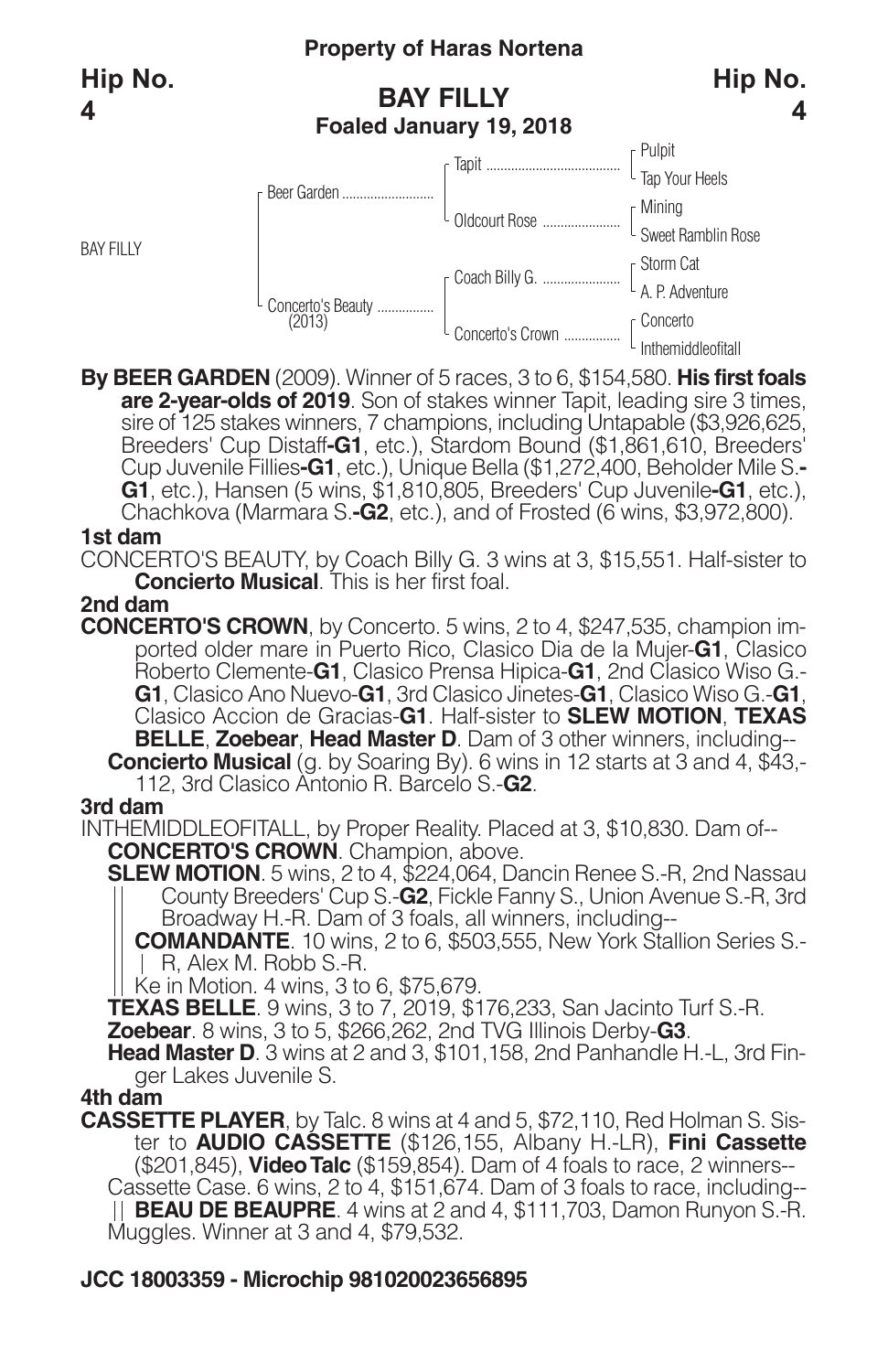BAY COLT

# **Property of Haras Nortena**

# **BAY COLT Foaled March 20, 2018**



By COACH BILLY G. (2006). Winner of \$63,183. Sire of 5 crops of racing age,<br>26 foals, 17 starters, 11 winners of 37 races and earning \$535,520, inclu-<br>ding Justiciero (9 wins, horse of the year in Puerto Rico, \$241,293, De Puertorriqueno S.**-G1**, etc.), Mi Brother Abad R. (\$35,857, 2nd Derby Puer- torriqueno**-G1**), Rhina My Love (\$119,354, 2nd Clasico Verset's Dancer S.**-G2**, etc.), Concerto Bello (\$32,529), Identica (\$22,324), Trilliza M (\$22,297), Ahora Si (\$18,334), Concerto's Beauty (\$15,551), Dra. Nortena.

- **1st dam**
- **CONCERTO'S CROWN**, by Concerto. 5 wins, 2 to 4, \$247,535, champion imported older mare in Puerto Rico, Clasico Dia de la Mujer-**G1**, Clasico Roberto Clemente-**G1**, Clasico Prensa Hipica-**G1**, 2nd Clasico Wiso G.-**G1**, Clasico Ano Nuevo-**G1**, 3rd Clasico Jinetes-**G1**, Clasico Wiso G.-**G1**, Clasico Accion de Gracias-**G1**. Half-sister to **SLEW MOTION**, **TEXAS BELLE**, **Zoebear**, **Head Master D**. Dam of 7 other foals, 6 to race, 4 winners, incl.--
	- **Concierto Musical** (g. by Soaring By). 6 wins in 12 starts at 3 and 4, \$43,- 112, 3rd Clasico Antonio R. Barcelo S.-**G2**.

### **2nd dam**

INTHEMIDDLEOFITALL, by Proper Reality. Placed at 3, \$10,830. Dam of--

**CONCERTO'S CROWN** (f. by Concerto). Champion, above.

**SLEW MOTION** (f. by Slew Gin Fizz). 5 wins, 2 to 4, \$224,064, Dancin Renee S.-R, 2nd Nassau County Breeders' Cup S.-**G2**, Fickle Fanny S., Union Avenue S.-R, 3rd Broadway H.-R. Dam of 3 winners, incl.-- **COMANDANTE** (g. by Frost Giant). 10 wins, 2 to 6, \$503,555, New York Stallion Series S.-R, Alex M. Robb S.-R.

**TEXAS BELLE** (f. by Angliana). 9 wins, 3 to 7, 2019, \$176,233, San Jacinto Turf S.-R.

**Zoebear** (g. by Bellamy Road). 8 wins, \$266,262, 2nd TVG Illinois Derby-**G3**.

**Head Master D** (c. by Dance Master). 3 wins at 2 and 3, \$101,158, 2nd Panhandle H.-L, 3rd Finger Lakes Juvenile S.

### **3rd dam**

**CASSETTE PLAYER**, by Talc. 8 wins at 4 and 5, \$72,110, Red Holman S. Sis-

Cassette Case. 6 wins, 2 to 4, \$151,674. Dam of 3 foals to race, including--**BEAU DE BEAUPRE**. 4 wins at 2 and 4, \$111,703, Damon Runyon S.-R.

**4th dam**

CASSETTE, by Over Arranged. Winner at 3, \$11,005. Half-sister to **TRAVEL-LING MUSIC** (\$139,873). Dam of 8 foals, 7 winners, including-- **AUDIO CASSETTE**. 5 wins at 3 and 6, \$126,155, Albany H.-LR. **CASSETTE PLAYER**. Stakes winner, above.

**JCC 18009387 - Microchip 981020023634321**



**Hip No.**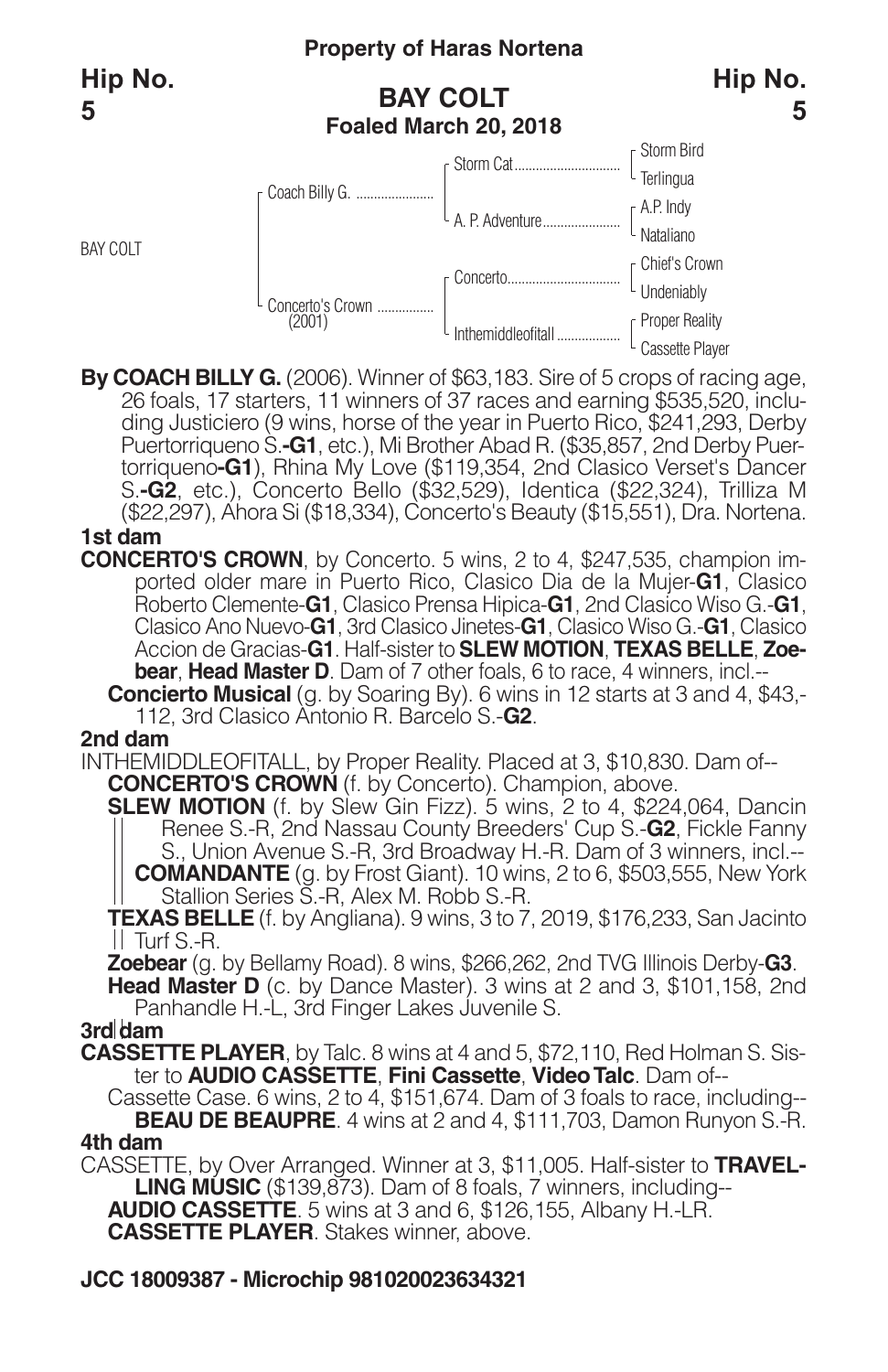BAY FILLY

# **Property of Haras Nortena**

# **BAY FILLY Foaled April 2, 2018**





By COACH BILLY G. (2006). Winner of \$63,183. Sire of 5 crops of racing age,<br>26 foals, 17 starters, 11 winners of 37 races and earning \$535,520, including Justiciero (9 wins, horse of the year in Puerto Rico, \$241,293, Derb Puertorriqueno S.**-G1**, etc.), Mi Brother Abad R. (\$35,857, 2nd Derby Puer- torriqueno**-G1**), Rhina My Love (\$119,354, 2nd Clasico Verset's Dancer S.**-G2**, etc.), Concerto Bello (\$32,529), Identica (\$22,324), Trilliza M (\$22,297), Ahora Si (\$18,334), Concerto's Beauty (\$15,551), Dra. Nortena.

#### **1st dam**

EURA DEPUTY LADY, by Eurosilver. Unraced. Dam of 2 other foals, 1 to race, incl.-- El Misil (c. by El Suri). Winner in 1 start at 2, 2019, \$6,960.

### **2nd dam**

LADY VICTORIATE, by Silver Deputy. Winner at 3 and 4, \$48,405. Half-sister to **Melancholy Blues**. Dam of 7 other foals, all winners, including-- Crafty Mark. 11 wins, 3 to 9, \$176,348.

### **3rd dam**

**PUDICAL**, by Sassafras (FR), 4 wins at 3 and 5, \$120,630, Convenience S. 2nd Cameo S., Wistful S., 3rd The Very One S. Sister to **PRIM MISS** (\$65,095), half-sister to **El Soberano**. Dam of 5 winners, including-- **Melancholy Blues**. 2 wins at 3, \$24,282, 3rd Princess S. Dam of--

**GRUNDLEFOOT**. 12 wins, 2 to 5, \$616,780, in N.A./U.S., Baltimore Breeders' Cup H.-**G3**, Leonard Richards S.-L, Kelso S.-L, Walter Haight H.-L, Hail Emperor S.-L, Lexington Park S., 2nd Federico Tesio S.-L, R. R. M. Carpenter Jr. Memorial S.-L, Sir Barton S.-L, etc.; winner at 5, 6, and 7 in Saudi Arabia, champion older horse, champion stayer, Custodian of the Two Holy Mosques Cup-**G1**, 3rd Crown Prince Cup-**G2**; placed in 2 starts at 6, 510,691 dirhams, in U.A.E., 2nd Sheikh Maktoum bin Rashid Al Maktoum Challenge-Round 3-**G2**. (Total: \$755,834).

**AREYOU BLUE**. 10 wins, 2 to 6, \$130,089, Bobby Hale S.

Work Out Queen. Winner at 2 and 4, \$26,400. Producer. Granddam of **Lucy Q** (4 wins, Total: \$86,633, 3rd Wild Rose H.-R).

Star of Usquaebae. Winner at 4, \$24,230. Producer. Granddam of **OFFI-CEINTHEVALLEY** (6 wins, Total: \$302,062, Vice Regent S.-LR, etc.).

Be My Baby. Unraced. Dam of 7 foals, 6 to race, all winners, including-- **DIVINE SILVER**. <sup>10</sup> wins, <sup>3</sup> to 6, ¥350,251,000, in Japan, Zen-Nippon Thor- oughbred Cup-**G3**, Kurofune Sho-**G3**, Hokkaido Sprint Cup-**G3**, Cluster Cup-**G3**, Ritto S.-L, 2nd Sakitama Hai-**G3**, Hyogo Gold Trophy-**G3**, Cluster Cup-**G3** four times, Hokkaido Sprint Cup-**G3**, etc. (Total: \$3,038,798). Party Stripes. Unplaced. Producer. Granddam of **Multiplier** (3 wins, Total:

\$44,532, 2nd Gran Criterium d'Autunno).

# **JCC 18009407 - Microchip 981020023644066**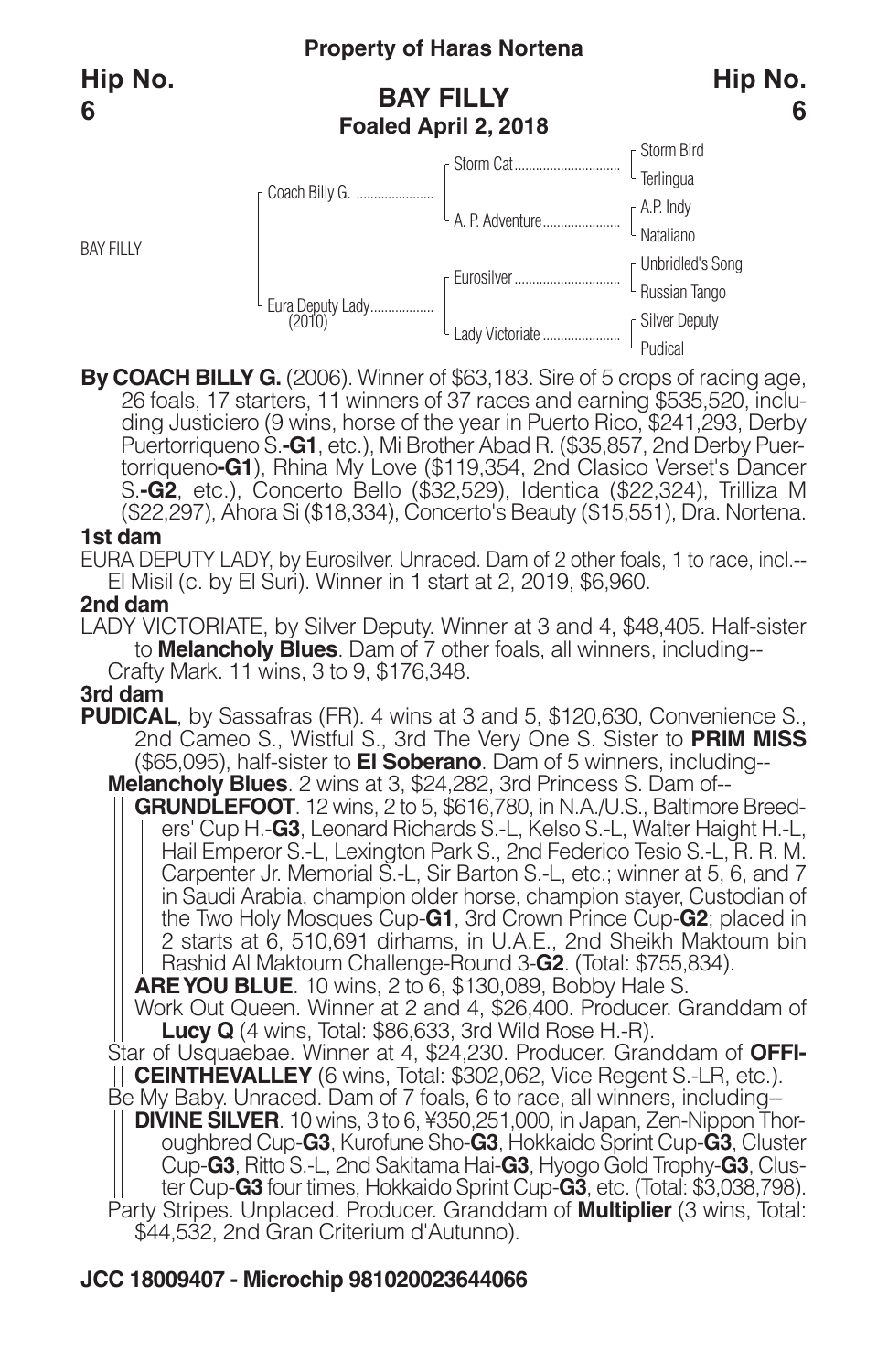BAY COLT

# **Property of Haras Nortena**

# **BAY COLT Foaled March 16, 2018**



**7**



By COACH BILLY G. (2006). Winner of \$63,183. Sire of 5 crops of racing age,<br>26 foals, 17 starters, 11 winners of 37 races and earning \$535,520, including Justiciero (9 wins, horse of the year in Puerto Rico, \$241,293, Derb Puertorriqueno S.**-G1**, etc.), Mi Brother Abad R. (\$35,857, 2nd Derby Puer- torriqueno**-G1**), Rhina My Love (\$119,354, 2nd Clasico Verset's Dancer S.**-G2**, etc.), Concerto Bello (\$32,529), Identica (\$22,324), Trilliza M (\$22,297), Ahora Si (\$18,334), Concerto's Beauty (\$15,551), Dra. Nortena. **1st dam**

**FORBIDDEN QUEEN**, by Halory Hunter. 9 wins at 2 and 3, \$142,545, champion imported 2-year-old filly in Puerto Rico, Clasico Eduardo Cautino Insua-**G1**, Clasico Dia de la Raza-**G1**, 3rd Clasico Accion de Gracias-**G1**. Sister to **Forbidden King**, half-sister to **FORBIDDEN PRINCE**, **Moderadora**. Dam of 2 other foals, 1 to race--

Venturita (f. by Storm Harbor). Placed at 3, 2019, \$7,992.

### **2nd dam**

LAST PORTRAIT, by Sunny Clime. 5 wins at 3 and 4, \$19,318. Half-sister to **GRANNY'S PORTRAIT**. Dam of 9 foals, 8 to race, all winners, including-- **FORBIDDEN QUEEN** (f. by Halory Hunter). Champion, above.

**FORBIDDEN PRINCE** (g. by More Than Ready). 7 wins, 2 to 4, \$124,756, champion imported 2-year-old colt in Puerto Rico, Clasico Fanatico Hipico-**G1**, Clasico Jose Coll Vidal-**G1**.

**Forbidden King** (g. by Halory Hunter). 13 wins, 2 to 6, \$144,254, 2nd Clasico Dawn Glory-**G3**, 3rd Clasico George Washington-**G1**, Copa 4 de Julio-**G1**. **Moderadora** (f. by Newfoundland). 5 wins in 10 starts, 2 to 4, \$42,551, 2nd Copa Criadores-L.

### **3rd dam**

PAINT IN, by Fool's Paint. Winner at 4. Half-sister to **INBALANCE** (\$182,747, sire), **ISADUCHESS**, **IMWILLING** (sire). Dam of 12 winners, including-- **GRANNY'S PORTRAIT**. 3 wins at 2, \$76,824, Mermaid S., 2nd Colleen S., 3rd Soroity S.-G2, New Hope S. Producer.

E. Cee Miss. 3 wins at 3, \$16,855. Dam of 3 foals, 1 to race--

**CREOLE DANCER**. 8 wins, \$240,044, Ak-Sar-Ben H.-L, Carousel H.-L, etc. Llano Miss. Unraced. Dam of **MICHAELWAYNE** (9 wins, \$74,641).

Lyn's Birthday. Winner at 3, \$4,608. Dam of 7 foals, 5 winners, including-- **SEVENTEEN CANDLES**. 7 wins, \$163,284, Christmas Futurity-L, etc.

Barasheba. Winner at 2, \$11,410. Dam of **BARASHEBA'S GOLD** (10 wins, \$36,691). Granddam of **John Crainer** (10 wins, Total: \$77,577).

Party Paint. Winner at 3, \$4,248. Granddam of **NAMCHON PARTY** (in Republic of Korea, Minister's Cup-**G2**), **Rhapsody** (3rd Sports Seoul).

# **JCC 18009133 - Microchip 981020023626955**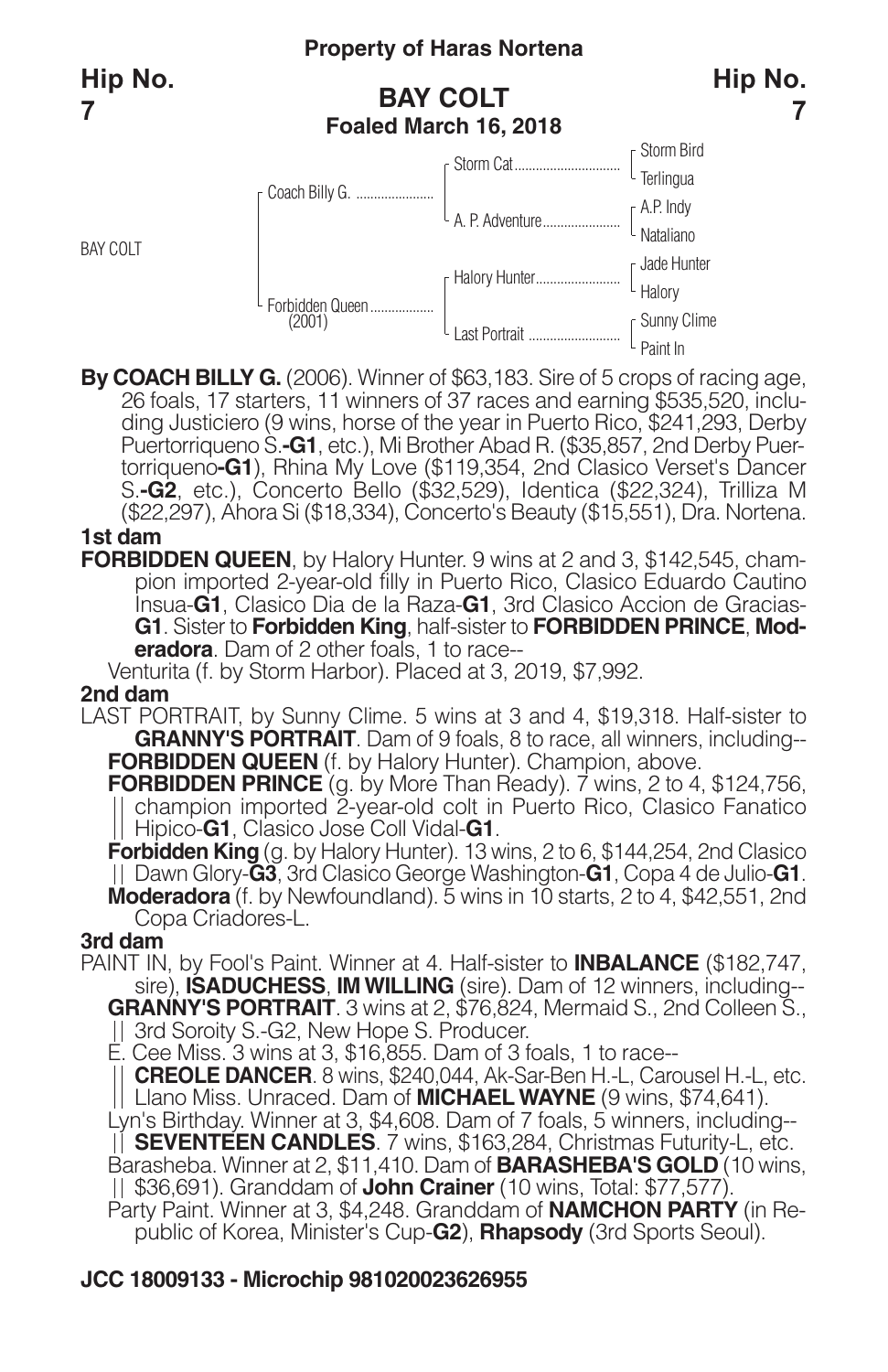BAY FILLY

# **Property of Haras Nortena**

# **BAY FILLY Foaled February 2, 2018**



#### Storm Bird **Terlingua** A.P. Indy Nataliano Forestry Magical Masquerade Top Account Shot Gun Frances Storm Cat.............................. A. P. Adventure...................... The Green Monkey ............. TakeInto Account.................. Green Money........................ (2010) Coach Billy G. ......................

By COACH BILLY G. (2006). Winner of \$63,183. Sire of 5 crops of racing age,<br>26 foals, 17 starters, 11 winners of 37 races and earning \$535,520, inclu-<br>ding Justiciero (9 wins, horse of the year in Puerto Rico, \$241,293, De Puertorriqueno S.**-G1**, etc.), Mi Brother Abad R. (\$35,857, 2nd Derby Puer- torriqueno**-G1**), Rhina My Love (\$119,354, 2nd Clasico Verset's Dancer S.**-G2**, etc.), Concerto Bello (\$32,529), Identica (\$22,324), Trilliza M (\$22,297), Ahora Si (\$18,334), Concerto's Beauty (\$15,551), Dra. Nortena.

### **1st dam**

**GREEN MONEY**, by The Green Monkey. 9 wins, 2 to 4, \$98,365, champion imported older mare in Puerto Rico, Clasico Roberto Clemente-**G2**, 2nd Clasico Dia de la Mujer-**G2**, Clasico Prensa Hipica-**G3**, 3rd Clasico Wiso G.-**G1**. Half-sister to **Bull Account**. This is her first foal.

### **2nd dam**

TAKE INTO ACCOUNT, by Top Account. 4 wins at 3 and 4, \$54,885. Half-sister to **SHOT GUN FAVORITE**, **Shotgun Fire**, **Genuine True**, **Shot Gun Frank**. Dam of 4 foals, 3 winners, including--

**GREEN MONEY** (f. by The Green Monkey). Champion, above.

**Bull Account** (c. by Benny the Bull). Winner at 3, \$16,954, 3rd Clasico Jose Celso Barbosa S.-**G1**.

### **3rd dam**

SHOT GUN FRANCES, by Commemorate. 3 wins at 3, \$19,817. Dam of--

**SHOT GUN FAVORITE**. 5 wins at 3 and 4, \$202,126, Prairie Meadows Oaks-L, OBS Sprint S.-R, 3rd Indiana Breeders' Cup Oaks-**G3**, Top Corsage S. Dam of 8 foals, 6 to race, 4 winners, including--

**SHOT GUN PENNIE**. Winner at 2, \$84,162, Lady Finger S.-LR. Dam of **WHATWASITHINKING** (4 wins in 7 starts, \$71,743, Auburn S.).

Shot Gun Gal. 3 wins at 3 and 4, \$94,600.

**Shotgun Fire**. 5 wins, 4 to 6, \$145,057, 2nd Memorial Day H.-**G3**, Primal S., 3rd Dartsum S.

**GenuineTrue**. 5 wins at 3 and 4, \$171,187, 2nd Hoist Her Flag S. Producer. **Shot Gun Frank**. 9 wins, 2 to 5, \$133,197, 2nd Bobby Hale S. Shot Gun Holiday. Winner at 2 and 3, \$69,369.

### **4th dam**

**SHOT GUN BONNIE**, by It's Freezing. 5 wins to 3, \$184,537, Arlington Oaks-**G3**, Misty Isle S.-L, 2nd Queen Elizabeth II Challenge Cup S.-**G3**, Azalea H.-L, Miss Florida H.-L, 3rd Begonia H.-L, Cardinal H.-L. Half-sister to **SHOT GUN SCOTT** (5 wins, \$999,275, Fountain of Youth S.-**G2**, etc., sire), **SHOTGUN HARRY J.** (\$202,397, Lost Code H., etc.). Dam of-- Shot Gun Start. 2 wins at 4, \$20,254.

# **JCC 18003722 - Microchip 981020023700968.**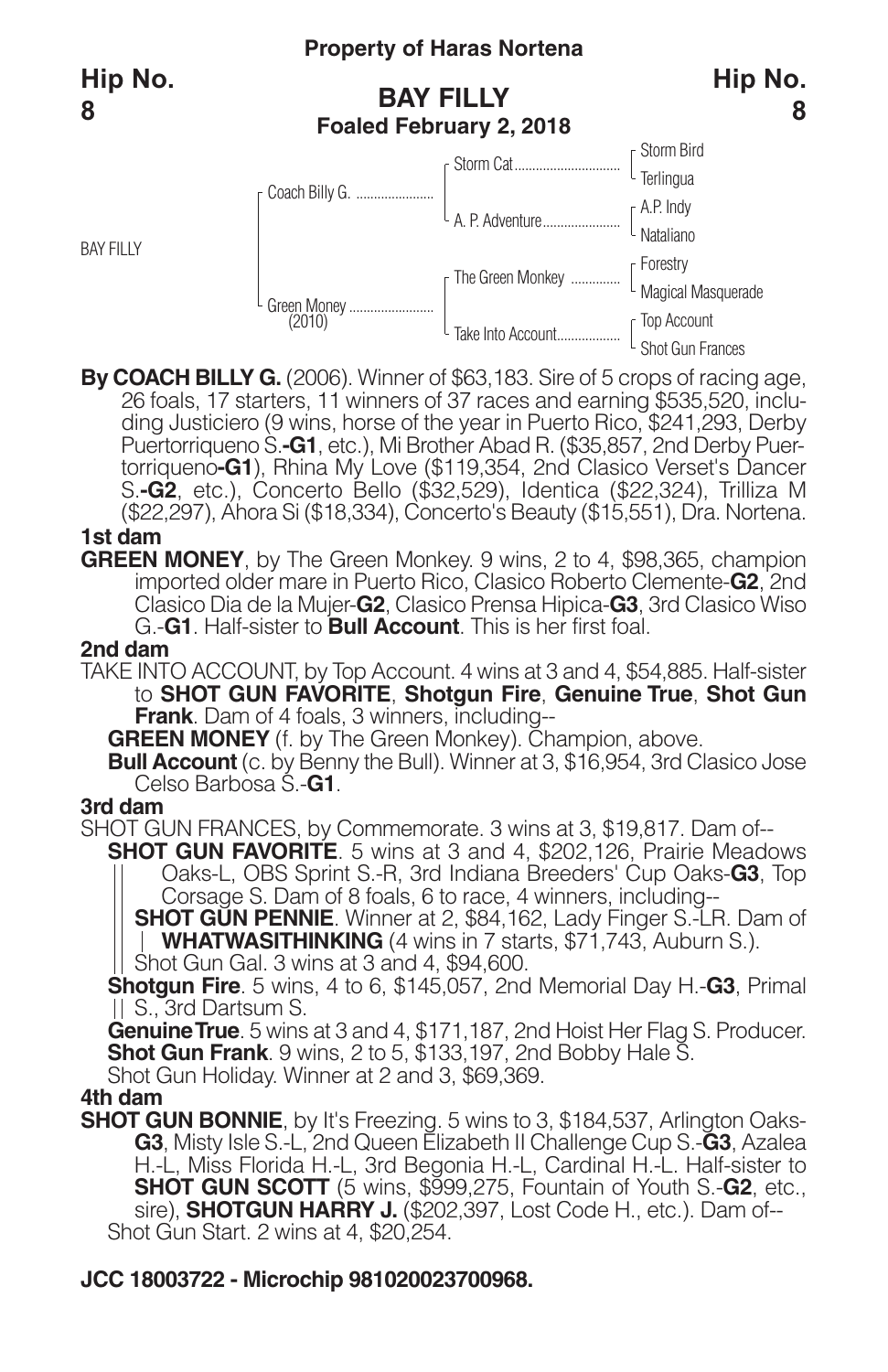CHESTNUT FILLY

# **Property of Haras Nortena**

# **CHESTNUT FILLY Foaled April 18, 2018**





**By BEER GARDEN** (2009). Winner of 5 races, 3 to 6, \$154,580. **His first foals** sire of 125 stakes winners, 7 champions, including Untapable (\$3,926,625, Breeders' Cup Distaff-**G1**, etc.), Stardom Bound (\$1,861,610, Breeders' Cup Distaff-**G1**, etc.), Stardom Bound (\$1,861,610, Breeders' Cup Juvenile F **G1**, etc.), Hansen (5 wins, \$1,810,805, Breeders' Cup Juvenile**-G1**, etc.), Chachkova (Marmara S.**-G2**, etc.), and of Frosted (6 wins, \$3,972,800).

### **1st dam**

ISLA ESTRELLA, by Soaring By. 2 wins at 3, \$12,485. Half-sister to **JUS-TICIERO**. This is her second foal. Dam of--

Angel Antonio M (c. by Beer Garden). Two-year-old of 2019.

### **2nd dam**

- LA POLICLINICA, by Pair of Deuces. 32 wins in 50 starts, 3 to 6, \$206,119. Dam of 7 other foals, 5 to race, 4 winners--
	- **JUSTICIERO** (c. by Coach Billy G.). 9 wins, 2 to 5, 2019, \$241,293, horse of the year, champion 3-year-old colt in Puerto Rico, Derby Puertorriqueno S.-**G1**, Copa Gobernador S.-**G1**, Copa San Juan S.-**G1**, Clasico Antonio Mongil, Jr. S.-**G2**, 2nd Clasico Puerto Rico Futurity-**G1**, 3rd Clasico Navidad S.-**G1**, Clasico Wiso G S.-**G2**.

Ciudad Senorial. 6 wins, 3 to 5, \$32,091.

Bella Pionera. 5 wins at 3 and 4, \$19,694.

El Excelente. Winner at 2, \$6,634.

Internista. Placed at 3.

### **3rd dam**

AL'S LAW, by Wardlaw. 3 wins at 3 and 4, \$40,458. Half-sister to **Ms. Stolley Night**. Dam of 6 other foals, 5 to race, 4 winners--

Warrior's Boy. 7 wins, 3 to 6, \$74,767.

Mini Poli. 6 wins at 3 and 4, \$34,766.

Royal Boldski. 4 wins, 3 to 5, \$22,162.

Batallador. Winner at 3, \$10,370.

### **4th dam**

DAY IN DAY OUT, by Bold Hour. Unplaced in 2 starts. Dam of 6 other foals, 4 to race, 3 winners--

**Ms. Stolley Night**. 3 wins at 4, \$86,430, 2nd Coral Gables S. Dam of 1 foal-- Frank's Double. Winner at 4, \$47,372.

Devonshire Dock. Winner at 3, \$10,929.

Little Zinger. 3 wins at 3 and 4, \$7,260.

Constantly Royal. Unraced. Dam of 2 foals, including--

Willi Buck. 12 wins, 3 to 6, \$69,331.

# **JCC 18009947 - Microchip 981020023653345**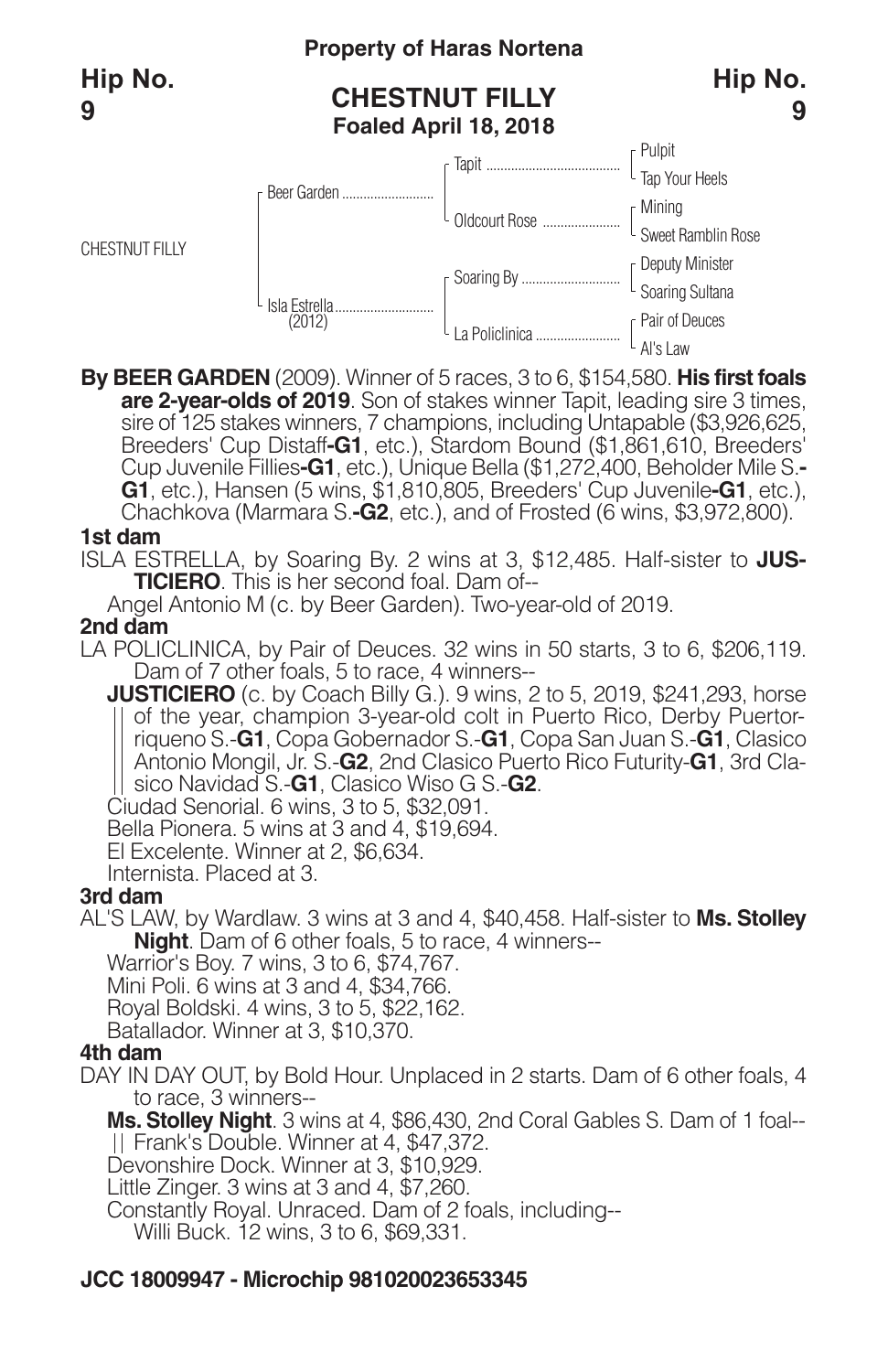BAY FILLY

### **Property of Haras Nortena**

# **BAY FILLY Foaled January 10, 2018**



By COACH BILLY G. (2006). Winner of \$63,183. Sire of 5 crops of racing age,<br>26 foals, 17 starters, 11 winners of 37 races and earning \$535,520, inclu-<br>ding Justiciero (9 wins, horse of the year in Puerto Rico, \$241,293, De Puertorriqueno S.**-G1**, etc.), Mi Brother Abad R. (\$35,857, 2nd Derby Puer- torriqueno**-G1**), Rhina My Love (\$119,354, 2nd Clasico Verset's Dancer S.**-G2**, etc.), Concerto Bello (\$32,529), Identica (\$22,324), Trilliza M (\$22,297), Ahora Si (\$18,334), Concerto's Beauty (\$15,551), Dra. Nortena.

#### **1st dam**

**Just Plain Wayne**, by Mutakddim. 20 wins, 3 to 7, \$193,793, 2nd Roberto Clemente S.-**G2**. Set ncr at Evangeline Downs, about 7 1/2 fur. in 1:29 2/5. Half-sister to **Don't Blame Dexter**. This is her second foal. She has no foals to race.

### **2nd dam**

DON'T BLAME WAYNE, by Wayne's Crane. 4 wins at 3 and 4, \$34,518. Dam of-- **Just Plain Wayne** (f. by Mutakddim). Stakes-placed winner, above. **Don't Blame Dexter** (g. by My Golden Song). 4 wins at 4 and 5, placed at 6, 2019, \$62,293, 2nd Texas Thoroughbred Breeders' S.-R.

#### **3rd dam**

**Distant Catch**, by Nice Catch. 7 wins, 3 to 5, \$46,230, 3rd Miss St. Louis H. Half-sister to **STARFIREVOYAGE**. Dam of 3 other winners, including-- Wal Thing. 6 wins at 3 and 4, \$105,582.

#### **4th dam**

- **DISTANT VOYAGE**, by Admiral's Voyage. 9 wins at 3 and 4, \$89,965, Ruddy Belle H., 2nd Aspidistra H., 3rd Miss Tropical H., Begonia S. Dam of--
	- **STARFIRE VOYAGE**. 10 wins, 2 to 6, \$186,046, Discovery S., 2nd Jacaranda H.-L, 3rd Ruddy Belle H.-L. Dam of 6 winners, including--

**NANCY'S GLITTER**. 5 wins at 2, \$477,971, Masao Moriya S.-L, Florida Stallion My Dear Girl S.-LR, Florida Stallion Susan's Girl S.-LR, Florida Stallion Desert Vixen S.-LR, etc. Dam of **CONWAY TWO STEP** (\$102,605, Brave Raj S.), **Jane's Kid** (\$184,237, 3rd DTHA Governors Day S.-LR, etc.), **Drama Coach** (\$106,964, 3rd Senator John Schiffer Memorial S.), **GlitteringTax** (\$61,076, 3rd Happy New Year S., dam of **MISSTEMPLE CITY**, Total: \$1,680,091, Shadwell Turf Mile S.-**G1**, etc.; **PRICEDTOPERFECTION**, \$327,005, Sweetest Chant S.-**G3**, etc.; **Paganol**, 9 wins, \$249,118, 2nd Jim Rasmussen Memorial S.). **TexasVoyager**. Winner at 3, \$61,340, 3rd Sunshine Millions Dash S.-LR. Star Crusader. Winner at 2, \$31,832. Dam of **PURE STAR** (5 wins, \$90,- 956, Bluegrass S.), **Yonstar**(2 wins, \$29,634, 3rd Minnesota Oaks-R). **Distant Catch**. Stakes-placed winner, above.

# **JCC 18003626 - Microchip 981020023659617**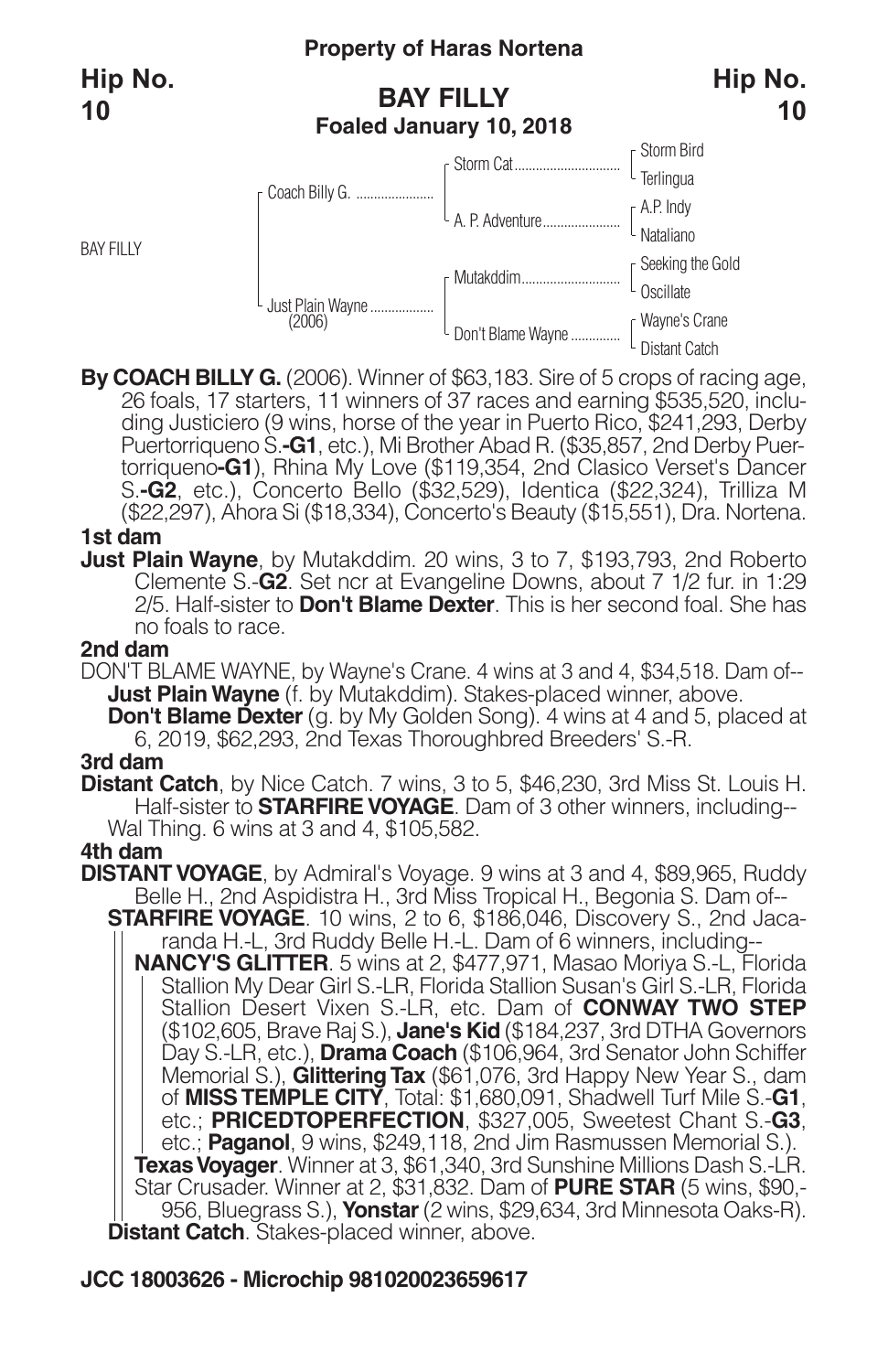CHESTNUT COLT

# **Property of Haras Nortena**

# **CHESTNUT COLT Foaled March 9, 2018**



**By BIZARRO** (2009). Winner of \$35,321. Sire of 4 crops of racing age, 14 foals, 9 starters, 4 winners of 10 races and earning \$85,378, Lady Girona (to 4, 2019, \$39,916), Que Locura (\$17,662), Bello Sonero (to 4, 2019,<br>\$13,320), Princesa Mora (\$5,144). Son of stakes winner Unbridled's Song,<br>leading sire, sire of 122 stakes winners, 5 champions, including Arrogate (7 wins, \$17,422,600, Pegasus World Cup Invitational S.**-G1**-ntr, etc.), Forever Unbridled (\$3,486,880), Will Take Charge (\$3,924,648).

### **1st dam**

LA DOMESTICA, by Elusive Chris. Placed in 2 starts at 2. This is her second foal. Dam of--

Dama Del Mar (f. by El Suri). Two-year-old of 2019.

### **2nd dam**

**Star Miracle**, by Indian Charlie. 3 wins at 2 and 3, \$42,900, 3rd Clasico Bricola-**G1**, Clasico Verset Dancer-**G3**. Dam of 3 winners, including--

Star Mir. 13 wins, 2 to 6, \$70,097.

Cesar El Querido. 11 wins at 3 and 4, \$48,635.

### **3rd dam**

STARLET MINSTREL, by Chromite. Winner at 2, 3, and 4, \$15,522. Half-sister to **MOMENT'S BEST**, **Very Dignified**. Dam of 2 winners, including-- **Star Miracle**. Stakes-placed winner, above.

### **4th dam**

MOONLIGHT MINSTREL, by The Minstrel. Unraced. Half-sister to **Paper Money** (\$104,702, 3rd Coaching Club American Oaks-**G1**). Dam of 10 foals to race, 8 winners, including--

**MOMENT'S BEST**. 6 wins at 3 and 4, \$141,526, Sportsman's Park Budweiser Breeders' Cup H.-L, 3rd Better Bee S.

**Very Dignified**. 5 wins, 3 to 5, \$127,201, 2nd Double Delta S., Spring Bonnet S. Dam of 3 foals, 2 winners--

Classy and Fast. 6 wins, 2 to 4, \$117,040.

Perfect Lie. 5 wins, 2 to 4, \$75,364.

Bet the Moon. 6 wins, 4 to 8, \$54,134.

Minimoon. Unraced. Dam of 3 winners, including--

**Fancy Fox**. 4 wins at 4 and 5, \$104,295(AUS), in Australia, 3rd Sheila Gwynne Classic-L. (Total: \$78,412).

Evening Jester. Unraced. Dam of 1 foal--

Lennie's Choice. 7 wins, \$136,250(AUS), in Australia. (Total: \$131,890). Secret Moment. Unraced. Dam of 3 winners, including--

Military Secret. 11 wins, 3 to 7, \$299,165(AUS), in Australia. (Total: \$289,777). Rocco In The House. 6 wins, \$96,540(AUS), in Australia. (Total: \$80,843).

# **JCC 18009626 - Microchip 981020023640246**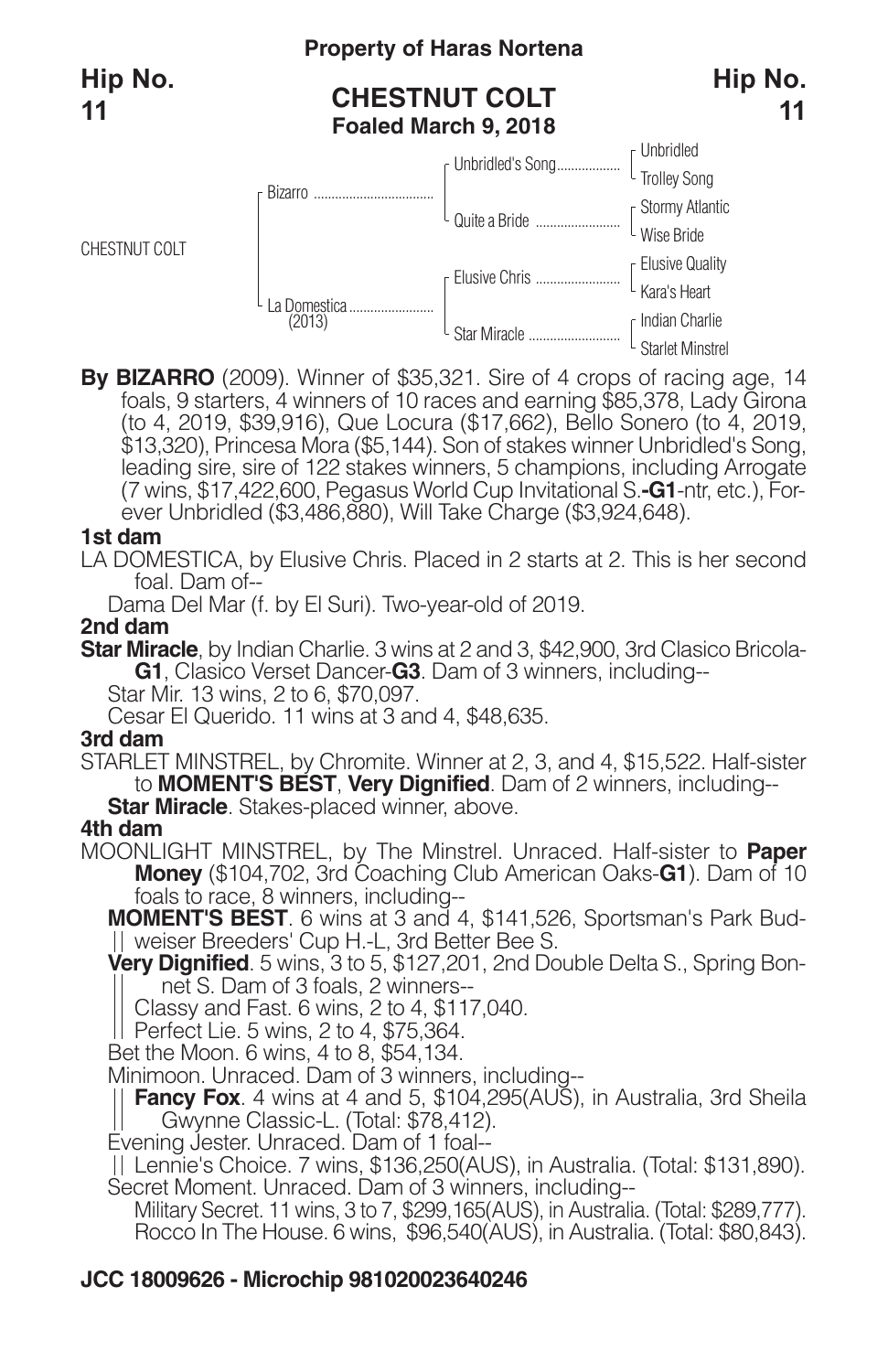CHESTNUT FILLY

# **Property of Haras Nortena**

# **CHESTNUT FILLY Foaled April 17, 2018**



**By BEER GARDEN** (2009). Winner of 5 races, 3 to 6, \$154,580. **His first foals** sire of 125 stakes winners, 7 champions, including Untapable (\$3,926,625,<br>Breeders' Cup Distaff**-G1**, etc.), Stardom Bound (\$1,861,610, Breeders'<br>Cup Juvenile Fillies**-G1**, etc.), Unique Bella (\$1,272,400, Beholder Mile S. **G1**, etc.), Hansen (5 wins, \$1,810,805, Breeders' Cup Juvenile**-G1**, etc.), Chachkova (Marmara S.**-G2**, etc.), and of Frosted (6 wins, \$3,972,800).

### **1st dam**

LA POLICLINICA, by Pair of Deuces. 32 wins in 50 starts, 3 to 6, \$206,119. Dam of 8 other foals, 6 to race, 5 winners--

**JUSTICIERO** (c. by Coach Billy G.). 9 wins, 2 to 5, 2019, \$241,293, horse of the year, champion 3-year-old colt in Puerto Rico, Derby Puertorriqueno S.-**G1**, Copa Gobernador S.-**G1**, Copa San Juan S.-**G1**, Clasico Antonio Mongil, Jr. S.-**G2**, 2nd Clasico Puerto Rico Futurity-**G1**, 3rd Clasico Navidad S.-**G1**, Clasico Wiso G S.-**G2**.

Ciudad Senorial (f. by Plato). 6 wins, 3 to 5, \$32,091.

Bella Pionera (f. by Pioneering Song). 5 wins at 3 and 4, \$19,694.

Isla Estrella (f. by Soaring By). 2 wins at 3, \$12,485.

El Excelente (g. by D' Coach). Winner at 2, \$6,634.

Combatidor (c. by Coach Billy G.). Two-year-old of 2019.

### **2nd dam**

AL'S LAW, by Wardlaw. 3 wins at 3 and 4, \$40,458. Half-sister to **Ms. Stolley Night**. Dam of 6 other foals, 5 to race, 4 winners--

Warrior's Boy. 7 wins, 3 to 6, \$74,767.

Mini Poli. 6 wins at 3 and 4, \$34,766.

Royal Boldski. 4 wins, 3 to 5, \$22,162.

Batallador. Winner at 3, \$10,370.

### **3rd dam**

DAY IN DAY OUT, by Bold Hour. Unplaced in 2 starts. Dam of 3 other winners-- **Ms. Stolley Night**. 3 wins at 4, \$86,430, 2nd Coral Gables S. Producer. Devonshire Dock. Winner at 3, \$10,929.

Little Zinger. 3 wins at 3 and 4, \$7,260.

Constantly Royal. Unraced. Dam of 2 foals, including--

Willi Buck. 12 wins, 3 to 6, \$69,331.

### **4th dam**

**MOUNT REGINA**, by Dedicate. 15 wins, 2 to 6, \$190,738, Jersey Belle H., 2nd Sheepshead Bay H. 3 times, New York H., Pageant H., 3rd Diana H., Vagrancy H., New York H. Half-sister to **Parida** (\$106,489). Dam of-- Bitter Ring. 10 wins, 3 to 10, \$125,753.

# **JCC 18009398 - Microchip 981020023649958**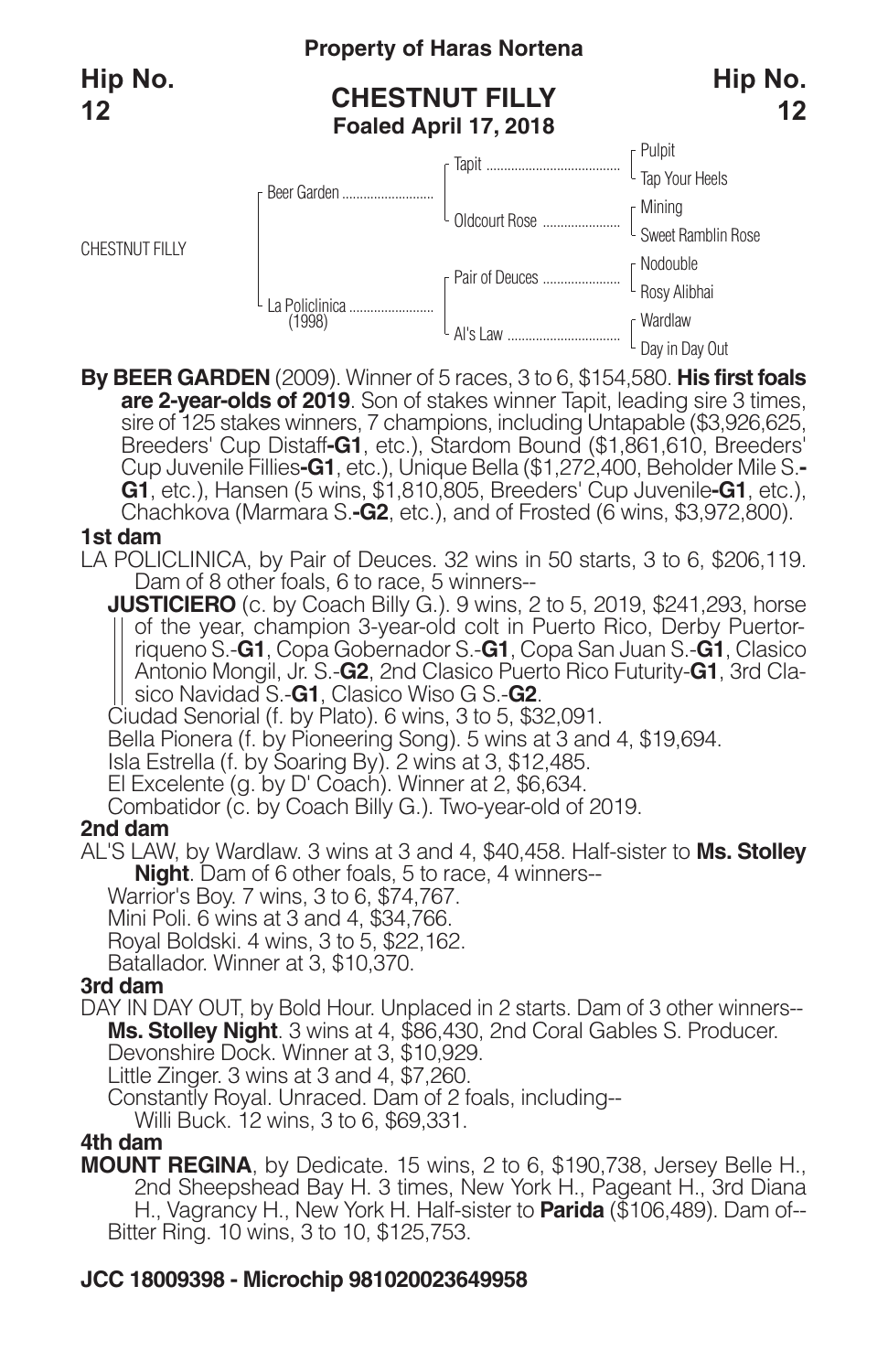**Hip No. 13**

BAY COLT

# **BAY COLT Foaled April 12, 2018**



**By BIZARRO** (2009). Winner of \$35,321. Sire of 4 crops of racing age, 14 foals, 9 starters, 4 winners of 10 races and earning \$85,378, Lady Girona (to 4, 2019, \$39,916), Que Locura (\$17,662), Bello Sonero (to 4, 2019,<br>\$13,320), Princesa Mora (\$5,144). Son of stakes winner Unbridled's Song,<br>leading sire, sire of 122 stakes winners, 5 champions, including Arrogate (7 wins, \$17,422,600, Pegasus World Cup Invitational S.**-G1**-ntr, etc.), Forever Unbridled (\$3,486,880), Will Take Charge (\$3,924,648).

#### **1st dam**

MY FAVORITE QUEEN, by Rey de Cafe. 5 wins at 2 and 3, \$32,363. Half-sister to **MY FAVORITE SPIRIT**. This is her second foal. Dam of--

Cafeina (f. by Coach Billy G.). Two-year-old of 2019.

#### **2nd dam**

BEFORE THE THUNDER, by Wekiva Springs. Unraced. Half-sister to **MYFAVO-RITE PLACE**, **STARLET IN MOTION**, **MY FAVORITE DREAM**. Dam of--

**MY FAVORITE SPIRIT** (c. by American Spirit). 5 wins to 3, \$83,246, champion imported 3-year-old colt in Puerto Rico, Clasico George Washington-**G3**, etc. **3rd dam**

**Myfavorite Charity**, by Great Above. 9 wins, 3 to 6, \$124,067, 2nd Azalea H.- L, etc. Half-sister to **DASH OF SALT**, **Jacquelyn's Groom**. Dam of--

**MYFAVORITE PLACE**. 17 wins, 2 to 6, \$306,852, Clasico Antonio R. Barcelo-**G1**, 2nd Clasico Dia del Veterano-**G3**, 3rd Clasico Eugenio Maria de Hostos-**G1**. Sire.

**STARLET IN MOTION**. 17 wins, 3 to 6, \$287,579, Clasico Dia de las Madres-**G1**, 2nd Clasico Dia de Reyes-**G1**, Clasico Confederacion Hipica de Puerto Rico-**G1**, Clasico Dia del Veterano-**G2**, Clasico Miss Bell-**G3**, 3rd Clasico Antonio R. Barcelo-**G1**, Clasico Constitucion-**G1** twice.

**MY FAVORITE DREAM**. 6 wins, 3 to 5, \$119,627, Clasico Antonio R. Barcelo-**G1**, Clasico Battle Morn-**G3**. Sire.

#### **4th dam**

JETTAPART, by Tri Jet. Winner at 3, \$11,495. Half-sister to **Great Ending** (\$97,- 401, 2nd Youthful S., etc.). Dam of 19 foals, 16 to race, 13 winners, incl.-- **DASH OF SALT**. 6 wins, 3 to 5, \$206,261, Marigold S.-L, etc. Granddam of **DON'T BE SO SALTY** (Total: \$295,316), **Demacmorton** (Total: \$123,558). **Jacquelyn's Groom**. 7 wins, 2 to 7, \$164,808, 2nd Roman Brother S.-LR, etc. **Myfavorite Charity**. Stakes-placed winner, above.

Spring Vacation. 2 wins at 3, \$41,960. Dam of **OBEY** (4 wins, \$150,132), **ComicalVacation** (\$48,240, 3rd CTBA S.-LR, producer), **Vidaks Back**. Miss E. 5 wins, \$37,508. Dam of **I'm Majestic** (\$202,895), **Charity Country** (dam of **LEGAL MOVE**, \$920,397; **ITS LAUNCHTIME**, Total: \$75,868).

# **JCC 18009253 - Microchip 981020023631627**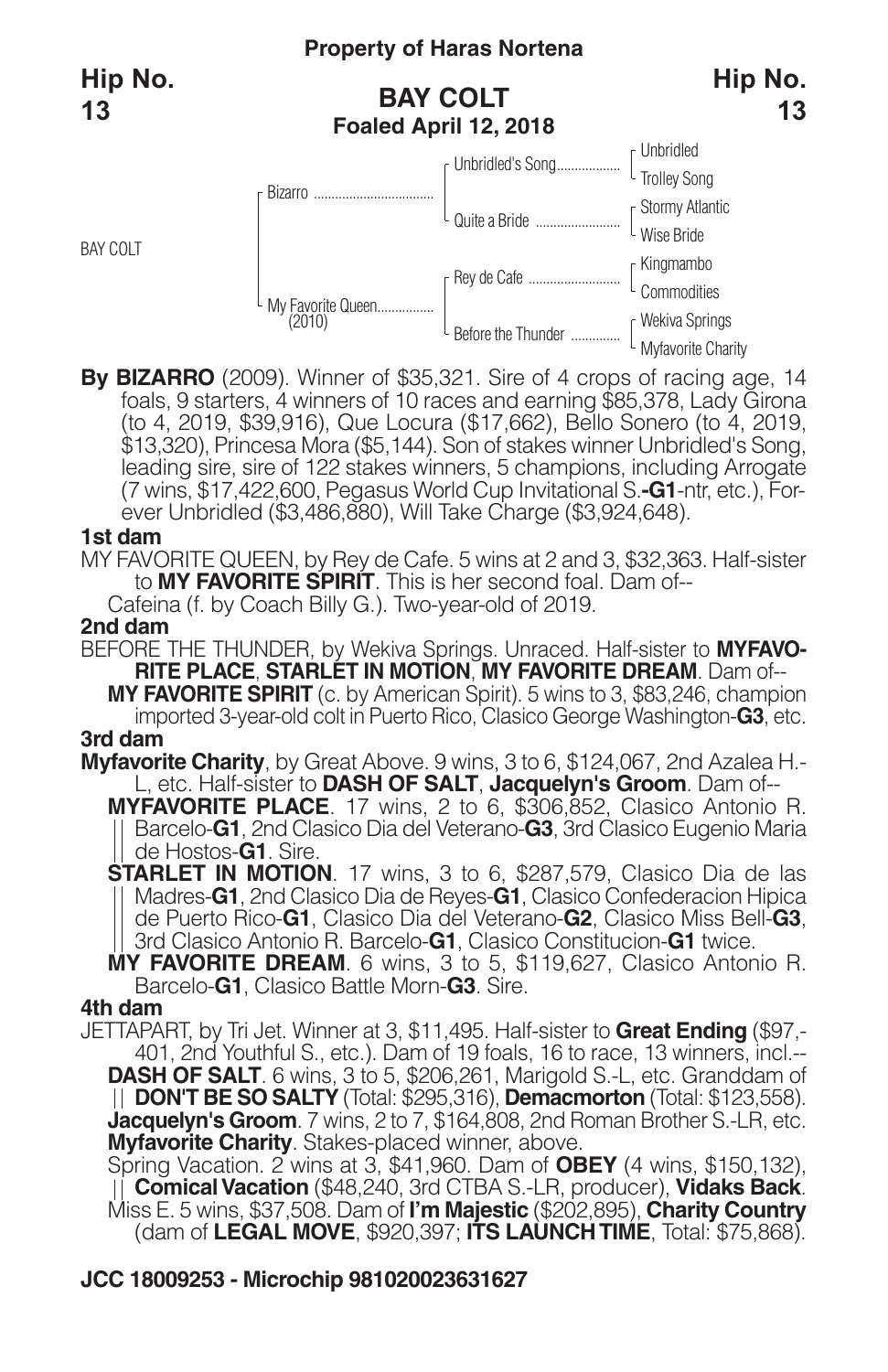CHESTNUT FILLY

# **Property of Haras Nortena**

# **CHESTNUT FILLY Foaled March 8, 2018**





By CONCIERTO ALEGRE (2007). Champion 2-year-old colt in Puerto Rico,<br>stakes winner of 16 races in 24 starts, 2 to 5, \$155,766, Puerto Rico Futu-<br>rity-G3, 3rd Clasico Navidad-G1. Half-brother to stakes winner Mueca. Sire of 3 crops of racing age, 4 foals, 1 starter, 1 winner of 5 races and earning \$35,189, Bergoglio (5 wins, \$35,189). Son of champion 3-yearold colt in Puerto Rico Don Guido, sire of 12 stakes winners, 5 champions, including Seattle Win (12 wins, \$257,200, Copa Gobernador**-G1**, etc.).

### **1st dam**

- **My Girl's Princess**, by Cuvee. Winner at 2, \$38,603, 2nd Clasico Eduardo Cautino Insua-**G3**, 3rd Clasico Accion de Gracias-**G1**. Dam of 2 other foals, 2 of racing age, including--
- Princesa Pionera (f. by Pioneering Song). Winner in 2 starts at 3, \$3,480. **2nd dam**
- PRINCESS ANGELINE, by Chief Seattle. 3 wins at 3 and 4, \$55,352. Half-sister to **TIGERTALK**. Dam of 2 foals, both winners--
	- **My Girl's Princess** (f. by Cuvee). Stakes-placed winner, above.
	- Lil Angelina. 7 wins, 2 to 5, \$120,906.

### **3rd dam**

- **CHARMINGTIGRESS**, by Tim the Tiger. 7 wins, 3 to 5, \$154,923, Davona Dale H.-R, 2nd Jameela S., 3rd Queen S., Water Malone S. Sister to **Vaguely Charming**, half-sister to **Orestes**. Dam of 8 other winners, including--
	- **TIGER TALK**. 3 wins at 3, \$215,041, Bolsa Chica S.-LR, 2nd Gotham S.-<br>  $||$  **G2**, Harry Henson S.-L, 3rd Playa Del Rey H.-L. Sire.<br>Strikes of Thunder. Winner at 4, \$38,894. Dam of 4 winners, including--
	-
	- **EVENTHUNDER**. 4 wins at 2 and 4, \$282,367, King's Swan S., Shakopee Juvenile S., 2nd Bay Shore S.-**G3**, Jimmy Winkfield S., Careless Navigator Overnight S., 3rd DTHA Governors Day H.-LR (DEL).
	- Whatdoyouknow Aly. 3 wins at 3 and 4, \$74,722.
	- Maneuverable. Winner at 5, 6, and 7, \$71,240.
	- I Remember You. Winner at 3 and 5, \$63,580. Producer.

# **4th dam**

- VAGUELY'S CHARM, by \*Vaguely Noble. Winner at 3, \$6,810. Dam of-- **CHARMINGTIGRESS**. Stakes winner, above.
	- **Vaguely Charming**. 3 wins at 3 and 4, \$99,875, 3rd Allez France H.-LR. **Orestes**. Winner at 2, \$31,435, 3rd Lord Avie S.-L. Sire.
	- Pure Charm. Winner at 3, 4, and 5, \$39,734. Dam of--
	- **BOLD RETURN**. 20 wins, 3 to 11, \$217,257, Livonia S., 2nd Pioneer S.-L. Charming Swinger. 4 wins at 4 and 6, \$56,160. Producer. Granddam of **City ofTrix** (6 wins, \$185,170, 2nd Wintergreen S.).

# **JCC 18009339 - Microchip 981020023647675**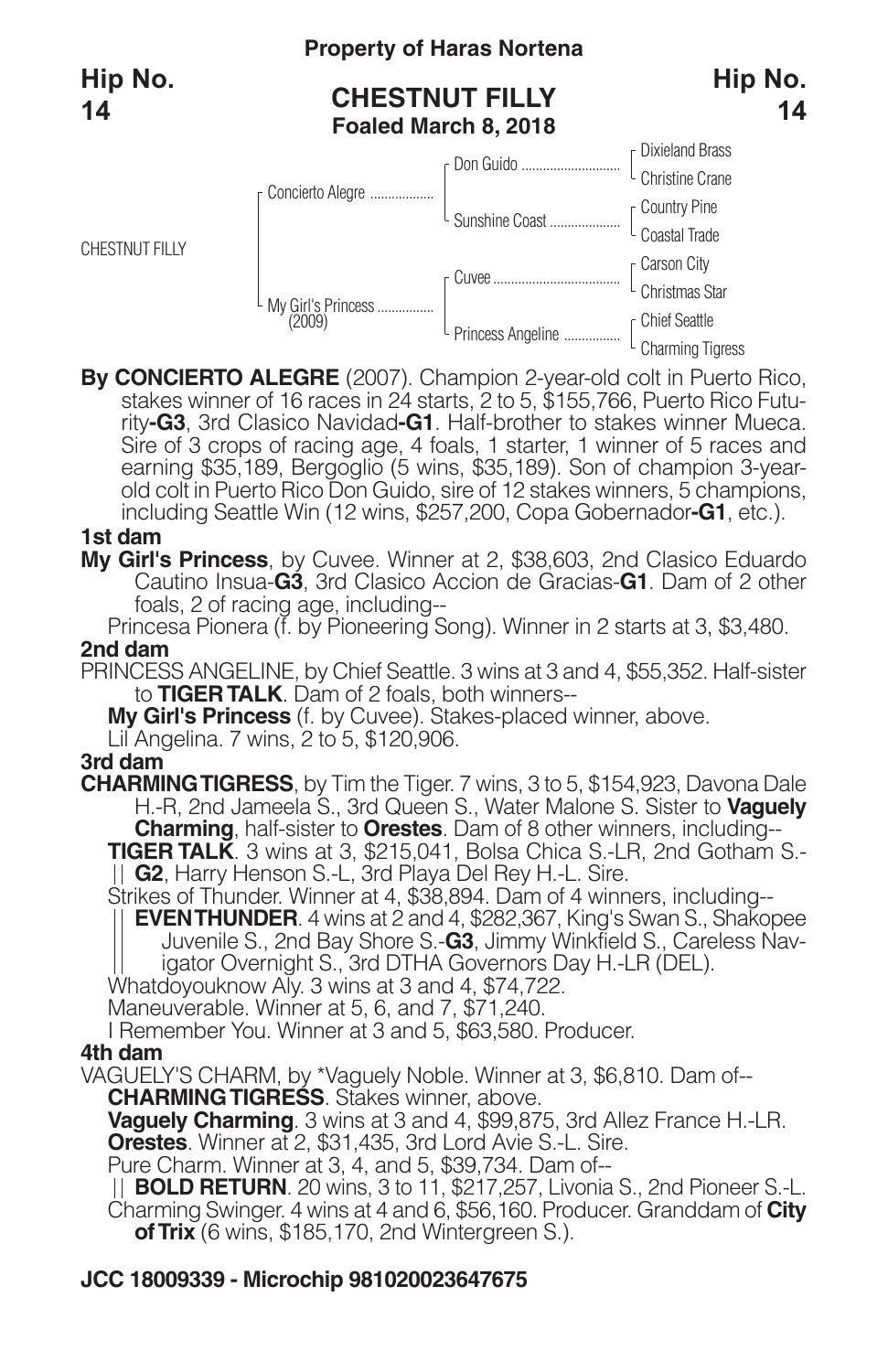BAY COLT

# **BAY COLT Foaled April 27, 2018**



**By BEER GARDEN** (2009). Winner of 5 races, 3 to 6, \$154,580. **His first foals** sire of 125 stakes winners, 7 champions, including Untapable (\$3,926,625,<br>Breeders' Cup Distaff**-G1**, etc.), Stardom Bound (\$1,861,610, Breeders'<br>Cup Juvenile Fillies**-G1**, etc.), Unique Bella (\$1,272,400, Beholder Mile S. **G1**, etc.), Hansen (5 wins, \$1,810,805, Breeders' Cup Juvenile**-G1**, etc.), Chachkova (Marmara S.**-G2**, etc.), and of Frosted (6 wins, \$3,972,800).

#### **1st dam**

NORTH BEAUTY, by Yankee Gentleman. Unplaced. Dam of 4 other foals, incl.-- Unnamed (f. by El Suri). Two-year-old of 2019.

#### **2nd dam**

BEAUTY BUG, by A.P. Indy. Unplaced. Half-sister to **Aggie Southpaw**. Dam of-- Melody Croon. Winner at 2, \$58,250.

Please No Emails. Winner at 3, \$52,744.

### **3rd dam**

**BEAUTY CREAM**, by Rich Cream. 13 wins, 2 to 5, \$711,647, Orchid H.-**G2**, New York H.-**G2**, Bewitch S.-**G3**, Columbiana H.-**G3**, Dahlia H., Badger H., Key Largo S., Santa Fe Futurity, 2nd Queen's H.-**G3**, My Charmer H., Goldenrod S., Petticoat S., 3rd La Prevoyante Invitational H.-**G2**, Las Esperanza Futurity. Dam of 5 winners, including--

**Aggie Southpaw**. 3 wins at 2 and 3, \$139,617, 2nd Bashford Manor S.-**G3**, Kentucky Colonel S., 3rd Kentuckiana S.-L. Sire.

Mesa Beauty. 5 wins at 3 and 4, \$80,220. Producer.

### **4th dam**

SUPER BOWL GIRL, by Far North. Unraced. Half-sister to **TRAFFIC BREAKER** (\$139,674, sire), **Busy Saxon**, **Busy Chief** (sire). Dam of-- **BEAUTY CREAM**. Stakes winner, above.

Super Rich's. 2 wins at 2, \$26,525. Dam of 3 winners, including--

**Jonathan's Oak**. 4 wins at 2 and 3, \$96,096, 2nd Graduation S.-LR. Flags to Riches. Placed at 3, \$4,050. Producer. Granddam of **Rosa** Akurian Beauty. 2 wins at 3, \$15,522. Producer. Granddam of **SERENOTE** (4 wins, Total: \$357,039, in Australia, Lyndhurst Stud Doomben Slipper H.- L, 2nd QRSE Ramada Pelican Waters Summer Cup-L, Members H.-L, 3rd Culpans Electrical Ken Russell Memorial Classic H.-L). Great-granddam of **Ruby Soho** (Total: \$183,044, in Australia, 3rd Jeep Two Million Magic Millions 2-Year-Old Classic-L, Channel Seven Calaway Gal S.-L). Super Smart Girl. Winner at 3, \$24,280. Great-granddam of **Red Produc-**

**tion** (11 wins, \$300,268, 2nd Louisiana Legends Starter S.-R).

# **JCC 18013290 - Microchip 981020023659074**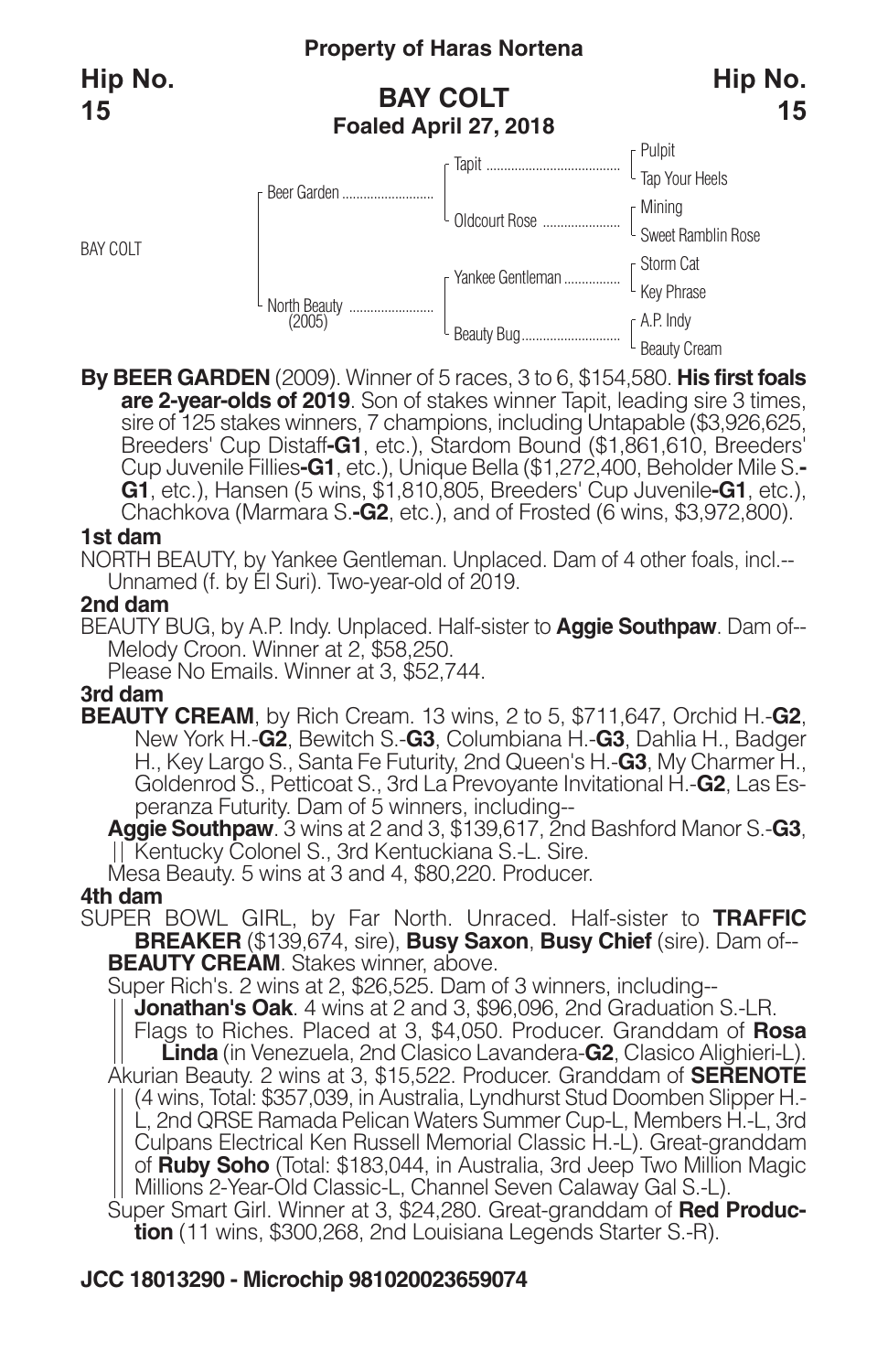**Hip No. 16**

BAY FILLY

# **BAY FILLY Foaled April 30, 2018**



**By EL SURI** (2007). Stakes winner of 28 races, \$254,729, Clasico Jose Coll Vidal**-G1**, 2nd Clasico Dia de los Padres-L, Clasico Angel T. Cordero, Jr.- L, 3rd Clasico Jose Celso Barbosa**-G1**. **His first foals are 3-year-olds of <sup>2019</sup>**. Sire of <sup>5</sup> foals, <sup>1</sup> starter. Son of Spanish Steps, sire of <sup>8</sup> stakes win- ners, including Little Mike (\$3,543,392, Breeders' Cup Turf**-G1**, etc.), Attaadah (King Abdulaziz Cup**-G1**, etc.), Lydia's Last Step (\$236,881, Governor's Cup S., etc.), Slim Shady's Lady (\$217,207), Spanish Ridge.

#### **1st dam**

STACK BABY, by Stack. Winner at 5, \$21,437. Dam of 2 other foals, incl.--

Happy Baby (g. by Happy Trails). Winner at 3, \$6,825.

#### **2nd dam**

BABYSINGTHEBLUES, by Cure the Blues. Winner at 3. Dam of 4 winners, incl.-- Stack Blues. 4 wins, 4 to 6, \$63,574.

#### **3rd dam**

NORTHERN TALE, by Far North. 2 wins at 3, \$12,669. Half-sister to **CURRENT LEGEND, Legendary Wealth.** Dam of 5 other foals, 4 winners, including--Pleasant Tale. 3 wins at 3 and 4, \$11,482. Sent to Brazil. Dam of--

**MR.PLEASENTFAR (BRZ)**. 2 wins at 3 in Brazil, Grande Premio Parana-**G1**; 8 wins, 4 to 9, \$283,401, in N.A./U.S., Red Smith H.-**G2**, Flying Pidgeon H.-L.

**Uata**. Winner at 3 and 5, 38,710 reals, in Brazil, 2nd Grande Premio General Couto de Magalhaes-**G2**. (Total: \$20,120).

#### **4th dam**

DARK LEGEND, by Round Table. Placed at 2. Half-sister to **SEA SISTER**, **SEA SAGA**, **ROBA BELLA**, **DancingWizard**. Dam of 8 winners, including-- **CURRENT LEGEND**. 3 wins at 2 and 3, \$117,035, Swift S.-**G3**, etc. Sire. **LegendaryWealth**. Winner at 3, 4, and 5, \$40,666, 2nd Speed Burner S. Ganttown Legend. 7 wins, 3 to 5, \$51,295. Producer. Granddam of **SPEEDY TIFFANY** (6 wins, \$97,898, First Lady S.-R-ncr, 7 1/2 fur. in 1:30, etc.). Dark Reality. Placed at 2 and 3, \$17,740. Dam of 5 winners, including-- **African Music**. 2 wins at 2, \$15,865, 2nd Dover S. Dam of **PLEASANT MUSIC** (\$255,325, Noble Royalty H.-L, etc., dam of **GALVAN**, \$230,- 587, Clasico Jose Celso Barbosa-L, etc.; **Fee Fi Fo Fum**, \$54,795), **Blow Out** (\$106,064, 2nd Rebel S.-**G3**, etc.), **African Colony** (\$39,- 050, 3rd Hoist the Flag S.-**G3**). Granddam of **GOGGLES MCCOY** (\$227,397, Real Good Deal S.-LR, etc.), **BEAR FACTS** (\$110,287, Chandler S.), **TWICE DECEIVED** (\$74,694, Speed H., etc.), **ENTER-PRISE ZONE** (\$32,875, Art Smith Memorial Thoroughbred S., etc.), **Texas Deputy** (\$72,508, 3rd Arlington-Washington Futurity-**G3**, etc.).

# **JCC 18013950 - Microchip 981020023643865**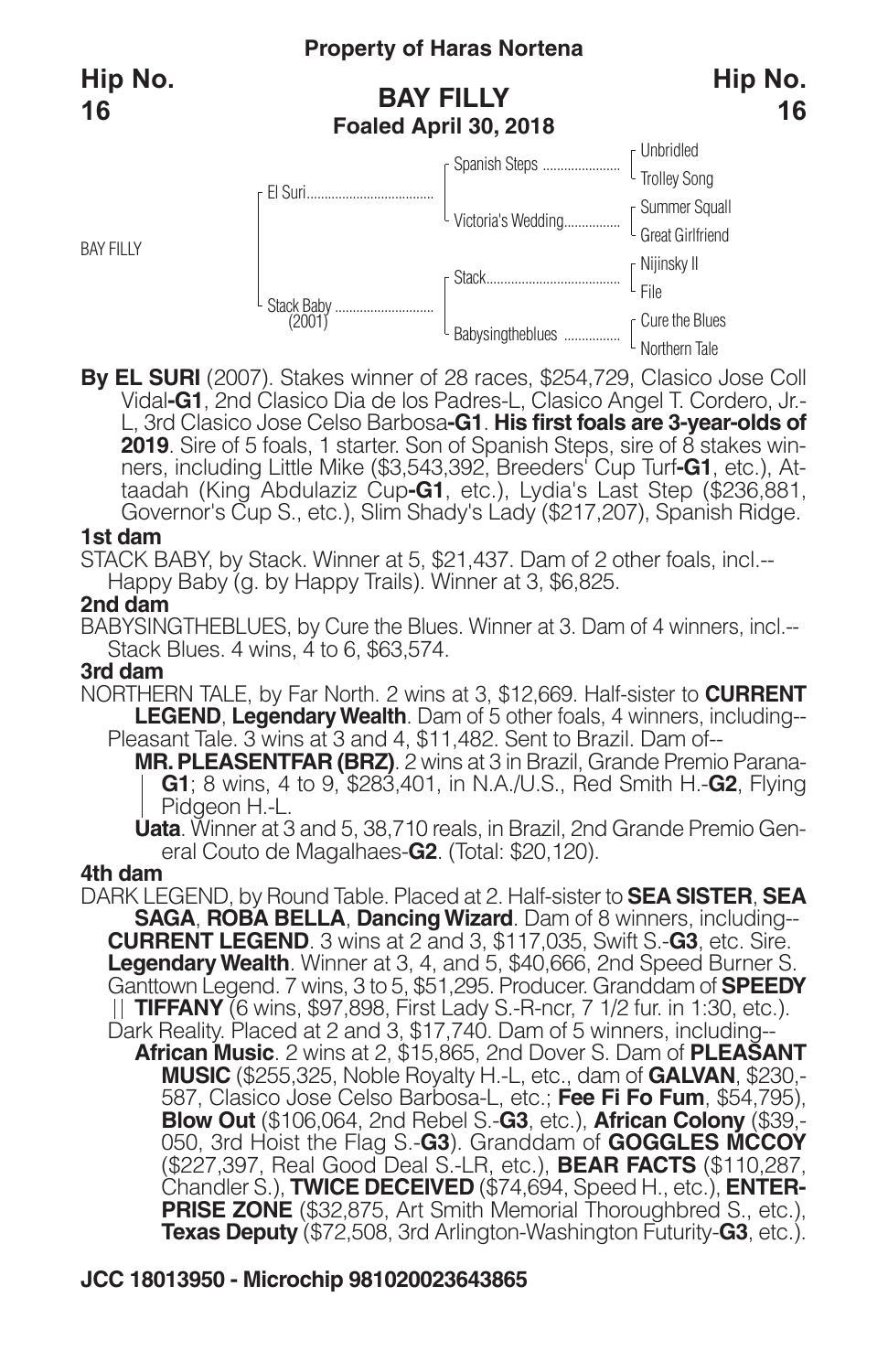# **Property of Haras Nortena**

# **CHESTNUT FILLY Foaled February 1, 2018**



**By BEER GARDEN** (2009). Winner of 5 races, 3 to 6, \$154,580. **His first foals** sire of 125 stakes winners, 7 champions, including Untapable (\$3,926,625,<br>Breeders' Cup Distaff**-G1**, etc.), Stardom Bound (\$1,861,610, Breeders'<br>Cup Juvenile Fillies**-G1**, etc.), Unique Bella (\$1,272,400, Beholder Mile S. **G1**, etc.), Hansen (5 wins, \$1,810,805, Breeders' Cup Juvenile**-G1**, etc.), Chachkova (Marmara S.**-G2**, etc.), and of Frosted (6 wins, \$3,972,800).

#### **1st dam**

STARDIMM, by Mutakddim. 4 wins at 3 and 4, \$43,265. Sister to **STARLITE STARBRITE**, half-sister to **Salty Surprise**. Dam of <sup>5</sup> other foals, <sup>4</sup> winners, including--

**Star Mabee** (f. by Mr. Mabee). 5 wins, 2 to 6, 2019, \$195,547, 2nd Best of Ohio Distaff S.-R, John W. Galbreath S.-R, 3rd Pay the Man S.-R.

**La Montanera** (f. by Regal Ransom). 5 wins, 2 to 5, 2019, \$41,655, 3rd Verset's Dancer S.

Cantalicio (c. by Coach Billy G.). Two-year-old of 2019.

#### **2nd dam**

**STARLIGHT SURPRISE**, by Salutely. 5 wins, 2 to 4, \$171,643, Queen Isabella S.-L, 2nd Genuine Risk S.-L, Alma North H.-R, 3rd Jameela S.-LR, Thoroughbred Retirement Foundation S.-R. Half-sister to **TRUEBREADPUD-DING**. Dam of 9 other foals, 7 to race, 6 winners, including--

**STARLITE STARBRITE** (f. by Mutakddim). 7 wins, 2 to 5, \$298,327, Hoist Her Flag S., 2nd Goldfinch S., Prairie Rose S., 3rd Endine S.-L, Saylorville S.-L. Producer.

**Salty Surprise** (f. by Salt Lake). Winner in 2 starts at 2, \$9,106, in N.A./U.S.; placed at 2, \$25,574, in Canada, 3rd Fanfreluche S.-LR. (Total: \$30,817).

#### **3rd dam**

BREAD FRUIT, by Restless Native. Unraced. Dam of 3 winners, including-- **TRUEBREADPUDDING**. 9 wins, 3 to 6, \$344,920, Yaddo H.-LR twice, Mount Vernon H.-LR, 2nd Beaugay H.-**G3**. Producer.

**STARLIGHT SURPRISE**. Stakes winner, above.

### **4th dam**

BREAD AND BUTTER, by Damascus. Winner in 1 start at 4, \$5,400. Sister to **THIN SLICE** (\$138,208, Chesapeake H.-R., 2nd Longfellow H.-**G3**, sire), half-sister to **DUNDEE MARMALADE** (\$207,967, Westchester H.-**G2**, 2nd Oceanport H.-**G3**, 3rd Flash S., etc., sire). Dam of 3 winners, incl.-- Oat Bread. 4 wins at 3 and 4, \$36,114.

Ration. Unraced. Dam of 2 winners, including--

**CALMING SEA**. 6 wins, 2 to 4, \$76,014, Gasparilla S. Producer.

# **JCC 18003429 - Microchip 981020023630069.**